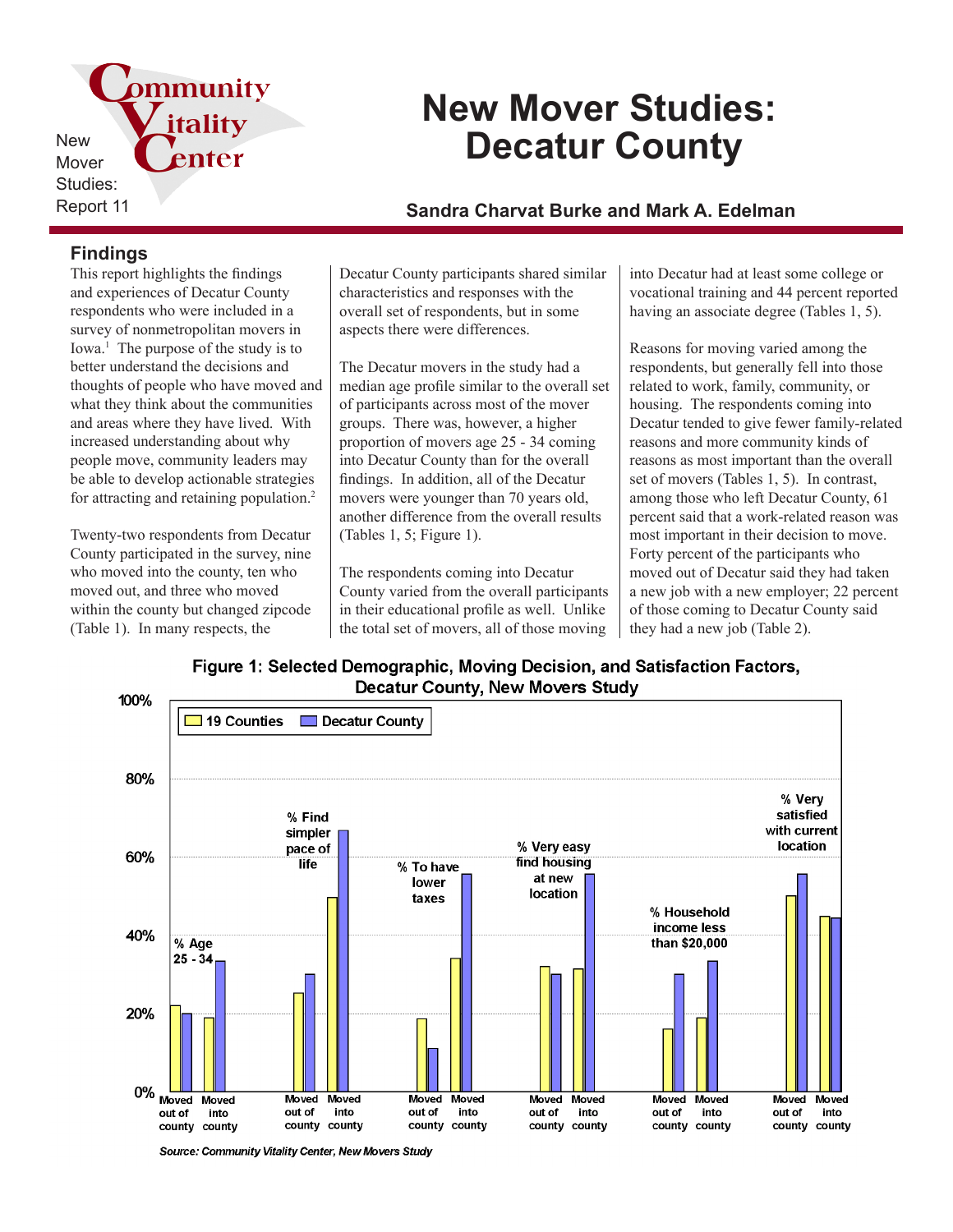| Number of respondents                                  |                                                    |                       |                           |                         |                                           | Type and Direction of Move                                                                          |                                        |                                                            |                             |
|--------------------------------------------------------|----------------------------------------------------|-----------------------|---------------------------|-------------------------|-------------------------------------------|-----------------------------------------------------------------------------------------------------|----------------------------------------|------------------------------------------------------------|-----------------------------|
|                                                        |                                                    | Total                 | Out Of<br>County<br>Moved | County<br>Moved<br>Into | Different<br>Zipcode<br>County,<br>Within | Different<br>Out To<br>County<br>Iowa                                                               | Different<br>In From<br>County<br>Iowa | Another<br>Out To<br><b>State</b>                          | In From<br>Another<br>State |
|                                                        |                                                    | 22                    | $\overline{10}$           | Ó                       | 3                                         | $\circ$                                                                                             | 4                                      | 4                                                          | 5                           |
| Median age in years                                    |                                                    | 43.0                  | 32.5                      | 47.0                    | ∗                                         | 45.5                                                                                                | 39.0                                   | 24.0                                                       | 52.0                        |
| Selected age categories                                |                                                    | $\%$                  | $\%$                      | $\%$                    | ℅                                         | $\%$                                                                                                | $\%$                                   | $\%$                                                       | $\%$                        |
| % Age 70 or older<br>% Age $25 - 34$                   |                                                    | 0.0<br>22.7           | 20.0<br>0.0               | 0.0<br>33.3             | ∗<br>$\ast$                               | 16.7<br>$\overline{0.0}$                                                                            | 25.0<br>0.0                            | 25.0<br>0.0                                                | 40.0<br>0.0                 |
| Gender                                                 |                                                    | $\%$                  | $\%$                      | $\%$                    | $\%$                                      | $\%$                                                                                                | $\%$                                   | $\%$                                                       | $\%$                        |
| % Female<br>% Male<br><b>Community Vitality Center</b> |                                                    | 40.9<br>59.1          | 60.0<br>40.0              | 55.6<br>44.4            | $\ast$<br>$\ast$                          | 50.0<br>50.0                                                                                        | 75.0<br>25.0                           | 75.0<br>25.0                                               | 40.0<br>60.0                |
| Marital status                                         |                                                    | $\%$                  | $\%$                      | $\%$                    | $\frac{5}{6}$                             | $\%$                                                                                                | $\%$                                   | $\%$                                                       | $\%$                        |
| % Never married                                        |                                                    | 4.5                   | 10.0                      | 0.0                     | ∗                                         | 0.0                                                                                                 | 0.0                                    | 25.0                                                       | 0.0                         |
| % Married                                              |                                                    | 68.2                  | 70.0                      | 66.7                    | ∗                                         | 83.3                                                                                                | 75.0                                   | 50.0                                                       | 60.0                        |
| % Divorced or separated                                |                                                    | 18.2                  | 10.0                      | 22.2                    | $\ast$                                    | 0.0                                                                                                 | 25.0                                   | 25.0                                                       | 20.0                        |
| $%$ Widowed                                            |                                                    | $\overline{9}$        | 10.0                      | $\Xi$                   | $\ast$                                    | 16.7                                                                                                | 0.0                                    | 0.0                                                        | 20.0                        |
|                                                        | Highest level of education completed               | $\%$                  | $\%$                      | $\%$                    | $\frac{5}{6}$                             | $\%$                                                                                                | $\%$                                   | $\%$                                                       | $\%$                        |
|                                                        | % Less than high school graduate                   | $\frac{4}{5}$         | 10.0                      | 0.0                     | ∗                                         | 0.0                                                                                                 | 0.0                                    | 25.0                                                       | 0.0                         |
|                                                        | % High school graduate or equivalent               | 18.2                  | 20.0                      | 0.0                     | $\ast$                                    | 33.3                                                                                                | 0.0                                    | 0.0                                                        | $\overline{0.0}$            |
|                                                        | % Some college or vocational training              |                       | 20.0                      | 22.2                    | $\ast$                                    | 33.3                                                                                                | 0.0                                    | 0.0                                                        | 40.0                        |
| % Bachelor degree or more<br>% Associate degree        |                                                    | $\frac{18.2}{27.3}$   | 10.0<br>40.0              | 44.4<br>33.3            | $\ast$<br>$\ast$                          | 0.0<br>33.3                                                                                         | 50.0<br>50.0                           | 25.0<br>50.0                                               | 40.0<br>20.0                |
|                                                        | Most important reason for moving                   |                       |                           |                         |                                           |                                                                                                     |                                        |                                                            |                             |
| Number of reasons                                      |                                                    | 34                    | $\overline{18}$           | $\overline{2}$          | 4                                         | $\overline{c}$                                                                                      | $\circ$                                | $\circ$                                                    | $\circ$                     |
| Type of reason                                         |                                                    | $\%$                  | $\%$                      | $\%$                    | $\frac{5}{6}$                             | $\%$                                                                                                | $\%$                                   | $\%$                                                       | $\%$                        |
|                                                        | Work, income, education, retirement                | 44.1                  | 61.1                      | 33.3                    | $\ast$                                    | 58.3                                                                                                | 50.0                                   | 66.7                                                       | 16.7                        |
| Family, friends, health                                |                                                    | 17.6                  | 16.7                      | 16.7                    | $\ast$                                    | 16.7                                                                                                | 0.0                                    | 16.7                                                       | 33.3                        |
|                                                        | Community, services, amenities                     | $20.6$<br>14.7<br>2.9 | $\Xi$                     | 41.7                    | $\ast$                                    | 16.7                                                                                                | 50.0                                   | 0.0                                                        | 33.3                        |
| Housing                                                |                                                    |                       | 5.6                       | 8.3                     | $\ast$                                    | 8.3                                                                                                 | 0.0                                    | 0.0                                                        | 16.7                        |
| Other                                                  |                                                    |                       |                           | 0.0                     | $\ast$                                    | $\overline{0}$ .                                                                                    | 0.0                                    | 16.7                                                       | 0.0                         |
| www.cvcia.org                                          | *Information suppressed, fewer than 4 respondents. |                       |                           |                         |                                           | Number of reasons exceeds number of respondents because some respondents gave more than one reason. |                                        |                                                            |                             |
|                                                        |                                                    |                       |                           |                         |                                           |                                                                                                     |                                        | Community Vitality Center, Iowa State University, Ames, IA |                             |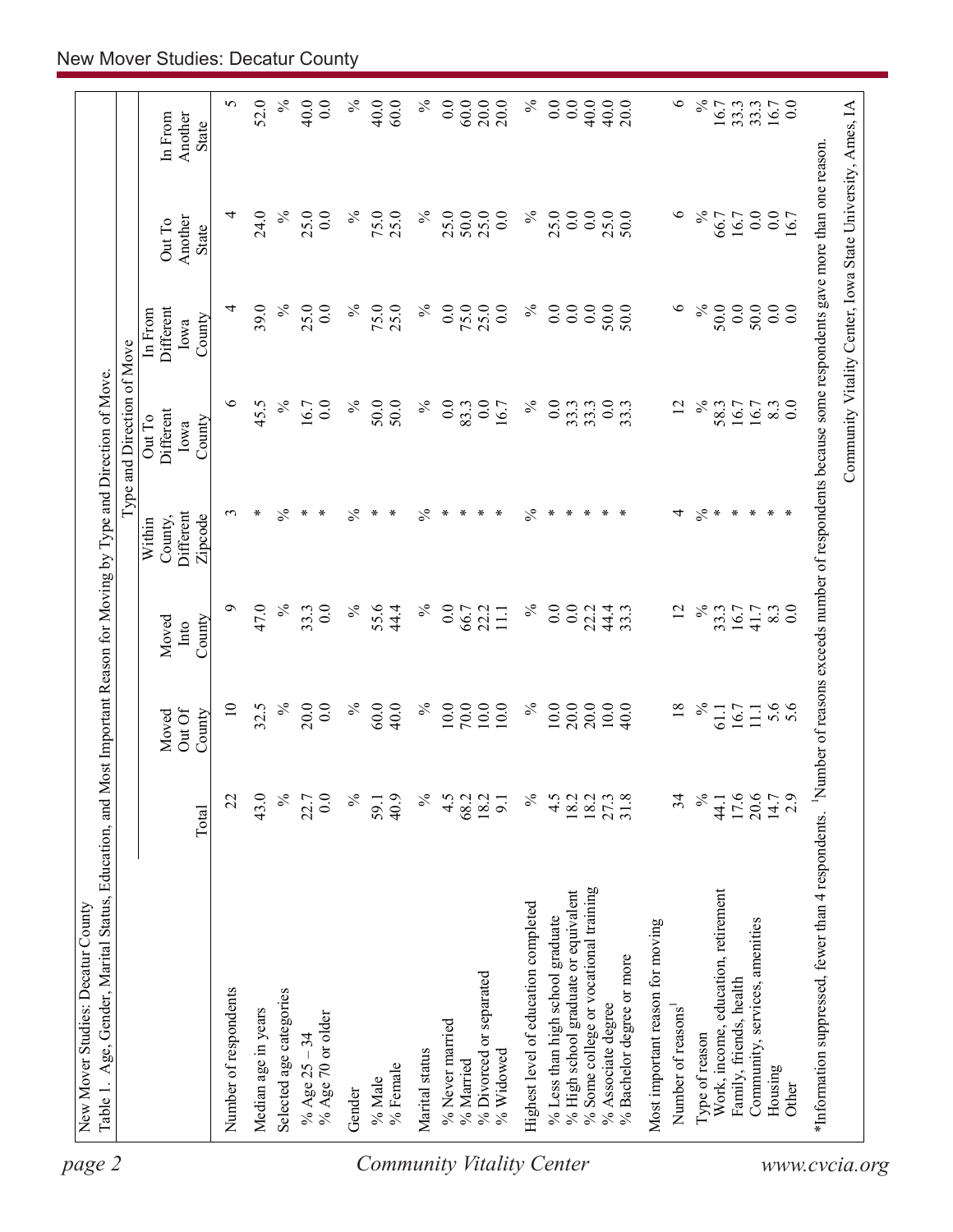| 5<br>40.0<br>20.0<br>$%$ Yes<br>0.0<br>20.0<br>0.0<br>20.0<br>60.0<br>0.0<br>60.0<br>40.0<br>20.0<br>0.0<br>$\overline{0.0}$<br>0.0<br>40.0<br>60.0<br>0.0<br>20.0<br>40.0<br>0.0<br>40.0<br>40.0<br>60.0<br>0.0<br>20.0<br>40.0<br>20.0<br>20.0<br>0.0<br>0.0<br>Another<br>In From<br>State<br>0.0<br>25.0<br>50.0<br>50.0<br>50.0<br>25.0<br>50.0<br>75.0<br>25.0<br>25.0<br>25.0<br>25.0<br>$%$ Yes<br>0.0<br>0.0<br>75.0<br>25.0<br>25.0<br>0.0<br>25.0<br>25.0<br>25.0<br>25.0<br>25.0<br>0.0<br>$\overline{0}$ .<br>25.0<br>50.0<br>33.3<br>0.0<br>₹<br>25.0<br>Another<br>Out To<br>State<br>$%$ Yes<br>25.0<br>0.0<br>0.0<br>0.0<br>0.0<br>25.0<br>50.0<br>75.0<br>50.0<br>0.0<br>0.0<br>0.0<br>4<br>25.0<br>25.0<br>0.0<br>0.0<br>$\overline{0.0}$<br>0.0<br>0.0<br>50.0<br>0.0<br>0.0<br>100.0<br>50.0<br>0.0<br>$\overline{0.0}$<br>25.0<br>25.0<br>100.0<br>Different<br>In From<br>County<br>Iowa<br>७<br>20.0<br>0.0<br>0.0<br>0.0<br>0.0<br>50.0<br>50.0<br>0.0<br>$%$ Yes<br>20.0<br>16.7<br>50.0<br>33.3<br>33.3<br>16.7<br>$\overline{0}$ .<br>0.0<br>16.7<br>16.7<br>16.7<br>33.3<br>33.3<br>16.7<br>16.7<br>16.7<br>16.7<br>16.7<br>66.7<br>16.7<br>16.7<br>16.7<br>Different<br>Out To<br>County<br>Iowa<br>$%$ Yes<br>3<br>Different<br>Zipcode<br>County,<br>Within<br>55.6<br>๑<br>0.0<br>44.4<br>0.0<br>$%$ Yes<br>33.3<br>$\overline{0.0}$<br>33.3<br>22.2<br>0.0<br>$\overline{0}$ .<br>44.4<br>0.0<br>22.2<br>44.4<br>66.7<br>33.3<br>22.2<br>22.2<br>111<br>$\overline{111}$<br>$\Xi$<br>66.7<br>66.7<br>$\Xi$<br>$\Xi$<br>$\overline{11}$<br>$\Xi$<br>$\Xi$<br>$\Xi$<br>$\Xi$<br>County<br>Moved<br>Into<br>$10.0$<br>20.0<br>20.0<br>30.0<br>10.0<br>20.0<br>40.0<br>60.0<br>30.0<br>40.0<br>30.0<br>20.0<br>$\overline{10}$<br>0.0<br>10.0<br>40.0<br>30.0<br>20.0<br>$10.0$<br>10.0<br>33.3<br>20.0<br>$10.0\,$<br>30.0<br>$%$ Yes<br>20.0<br>22.2<br>20.0<br>60.0<br>12.5<br>$\overline{0.0}$<br>111<br>Out Of<br>County<br>Moved<br>13.6<br>$10.0$<br>22.7<br>13.6<br>$13.6$<br>22.7<br>$13.6$<br>4.5<br>2745377<br>2745277<br>45.5<br>$14.3$<br>54.5<br>31.8<br>$28.6$<br>4.5<br>22.7<br>4.5<br>$18.2$<br>14.3<br>22.7<br>4.5<br>5.0<br>27.3<br>9.1<br>22<br>9.1<br>$\overline{9}$<br>$%$ Yes<br>Total<br>Live in desirable natural environment<br>Live someplace new, have fresh start<br>To be nearer siblings, other relatives<br>Job transfer by employer to location<br>To be nearer friends, acquaintances<br>Moved, commuted, same employer<br>Moved to look for new job or work<br>Retired from previous employment<br>Place easier find spouse or partner<br>Opportunities children to achieve<br>Find less congested place to live<br>Find arts, entertainment, cultural<br>Find better quality local schools<br>Have better internet, tv, phone<br>To live with spouse or partner<br>New job with new employer<br>Factors in Moving Decision<br>Find more exciting lifestyle<br>Have more ethnic diversity<br>Laid off from previous job<br>Have less ethnic diversity<br>More outdoor recreation<br>Find simpler pace of life<br>Change in marital status<br>Take care aging parents<br>Number of respondents<br>Find safer place to live<br>Lower cost of housing<br>To be nearer children<br>To be nearer parents<br>Have lower taxes<br>Decline in health |  |  |  | Type and Direction of Move |  |  |
|---------------------------------------------------------------------------------------------------------------------------------------------------------------------------------------------------------------------------------------------------------------------------------------------------------------------------------------------------------------------------------------------------------------------------------------------------------------------------------------------------------------------------------------------------------------------------------------------------------------------------------------------------------------------------------------------------------------------------------------------------------------------------------------------------------------------------------------------------------------------------------------------------------------------------------------------------------------------------------------------------------------------------------------------------------------------------------------------------------------------------------------------------------------------------------------------------------------------------------------------------------------------------------------------------------------------------------------------------------------------------------------------------------------------------------------------------------------------------------------------------------------------------------------------------------------------------------------------------------------------------------------------------------------------------------------------------------------------------------------------------------------------------------------------------------------------------------------------------------------------------------------------------------------------------------------------------------------------------------------------------------------------------------------------------------------------------------------------------------------------------------------------------------------------------------------------------------------------------------------------------------------------------------------------------------------------------------------------------------------------------------------------------------------------------------------------------------------------------------------------------------------------------------------------------------------------------------------------------------------------------------------------------------------------------------------------------------------------------------------------------------------------------------------------------------------------------------------------------------------------------------------------------------------------------------------------------------------------------------------------------------------------------------------------------------------------------------------------------------------------------------------------------------------------------------------------------------------------------------------------------------------------------------------------------------------|--|--|--|----------------------------|--|--|
|                                                                                                                                                                                                                                                                                                                                                                                                                                                                                                                                                                                                                                                                                                                                                                                                                                                                                                                                                                                                                                                                                                                                                                                                                                                                                                                                                                                                                                                                                                                                                                                                                                                                                                                                                                                                                                                                                                                                                                                                                                                                                                                                                                                                                                                                                                                                                                                                                                                                                                                                                                                                                                                                                                                                                                                                                                                                                                                                                                                                                                                                                                                                                                                                                                                                                                               |  |  |  |                            |  |  |
|                                                                                                                                                                                                                                                                                                                                                                                                                                                                                                                                                                                                                                                                                                                                                                                                                                                                                                                                                                                                                                                                                                                                                                                                                                                                                                                                                                                                                                                                                                                                                                                                                                                                                                                                                                                                                                                                                                                                                                                                                                                                                                                                                                                                                                                                                                                                                                                                                                                                                                                                                                                                                                                                                                                                                                                                                                                                                                                                                                                                                                                                                                                                                                                                                                                                                                               |  |  |  |                            |  |  |
|                                                                                                                                                                                                                                                                                                                                                                                                                                                                                                                                                                                                                                                                                                                                                                                                                                                                                                                                                                                                                                                                                                                                                                                                                                                                                                                                                                                                                                                                                                                                                                                                                                                                                                                                                                                                                                                                                                                                                                                                                                                                                                                                                                                                                                                                                                                                                                                                                                                                                                                                                                                                                                                                                                                                                                                                                                                                                                                                                                                                                                                                                                                                                                                                                                                                                                               |  |  |  |                            |  |  |
|                                                                                                                                                                                                                                                                                                                                                                                                                                                                                                                                                                                                                                                                                                                                                                                                                                                                                                                                                                                                                                                                                                                                                                                                                                                                                                                                                                                                                                                                                                                                                                                                                                                                                                                                                                                                                                                                                                                                                                                                                                                                                                                                                                                                                                                                                                                                                                                                                                                                                                                                                                                                                                                                                                                                                                                                                                                                                                                                                                                                                                                                                                                                                                                                                                                                                                               |  |  |  |                            |  |  |
| <b>Community Vitality Center</b>                                                                                                                                                                                                                                                                                                                                                                                                                                                                                                                                                                                                                                                                                                                                                                                                                                                                                                                                                                                                                                                                                                                                                                                                                                                                                                                                                                                                                                                                                                                                                                                                                                                                                                                                                                                                                                                                                                                                                                                                                                                                                                                                                                                                                                                                                                                                                                                                                                                                                                                                                                                                                                                                                                                                                                                                                                                                                                                                                                                                                                                                                                                                                                                                                                                                              |  |  |  |                            |  |  |
|                                                                                                                                                                                                                                                                                                                                                                                                                                                                                                                                                                                                                                                                                                                                                                                                                                                                                                                                                                                                                                                                                                                                                                                                                                                                                                                                                                                                                                                                                                                                                                                                                                                                                                                                                                                                                                                                                                                                                                                                                                                                                                                                                                                                                                                                                                                                                                                                                                                                                                                                                                                                                                                                                                                                                                                                                                                                                                                                                                                                                                                                                                                                                                                                                                                                                                               |  |  |  |                            |  |  |
|                                                                                                                                                                                                                                                                                                                                                                                                                                                                                                                                                                                                                                                                                                                                                                                                                                                                                                                                                                                                                                                                                                                                                                                                                                                                                                                                                                                                                                                                                                                                                                                                                                                                                                                                                                                                                                                                                                                                                                                                                                                                                                                                                                                                                                                                                                                                                                                                                                                                                                                                                                                                                                                                                                                                                                                                                                                                                                                                                                                                                                                                                                                                                                                                                                                                                                               |  |  |  |                            |  |  |
|                                                                                                                                                                                                                                                                                                                                                                                                                                                                                                                                                                                                                                                                                                                                                                                                                                                                                                                                                                                                                                                                                                                                                                                                                                                                                                                                                                                                                                                                                                                                                                                                                                                                                                                                                                                                                                                                                                                                                                                                                                                                                                                                                                                                                                                                                                                                                                                                                                                                                                                                                                                                                                                                                                                                                                                                                                                                                                                                                                                                                                                                                                                                                                                                                                                                                                               |  |  |  |                            |  |  |
|                                                                                                                                                                                                                                                                                                                                                                                                                                                                                                                                                                                                                                                                                                                                                                                                                                                                                                                                                                                                                                                                                                                                                                                                                                                                                                                                                                                                                                                                                                                                                                                                                                                                                                                                                                                                                                                                                                                                                                                                                                                                                                                                                                                                                                                                                                                                                                                                                                                                                                                                                                                                                                                                                                                                                                                                                                                                                                                                                                                                                                                                                                                                                                                                                                                                                                               |  |  |  |                            |  |  |
|                                                                                                                                                                                                                                                                                                                                                                                                                                                                                                                                                                                                                                                                                                                                                                                                                                                                                                                                                                                                                                                                                                                                                                                                                                                                                                                                                                                                                                                                                                                                                                                                                                                                                                                                                                                                                                                                                                                                                                                                                                                                                                                                                                                                                                                                                                                                                                                                                                                                                                                                                                                                                                                                                                                                                                                                                                                                                                                                                                                                                                                                                                                                                                                                                                                                                                               |  |  |  |                            |  |  |
|                                                                                                                                                                                                                                                                                                                                                                                                                                                                                                                                                                                                                                                                                                                                                                                                                                                                                                                                                                                                                                                                                                                                                                                                                                                                                                                                                                                                                                                                                                                                                                                                                                                                                                                                                                                                                                                                                                                                                                                                                                                                                                                                                                                                                                                                                                                                                                                                                                                                                                                                                                                                                                                                                                                                                                                                                                                                                                                                                                                                                                                                                                                                                                                                                                                                                                               |  |  |  |                            |  |  |
|                                                                                                                                                                                                                                                                                                                                                                                                                                                                                                                                                                                                                                                                                                                                                                                                                                                                                                                                                                                                                                                                                                                                                                                                                                                                                                                                                                                                                                                                                                                                                                                                                                                                                                                                                                                                                                                                                                                                                                                                                                                                                                                                                                                                                                                                                                                                                                                                                                                                                                                                                                                                                                                                                                                                                                                                                                                                                                                                                                                                                                                                                                                                                                                                                                                                                                               |  |  |  |                            |  |  |
|                                                                                                                                                                                                                                                                                                                                                                                                                                                                                                                                                                                                                                                                                                                                                                                                                                                                                                                                                                                                                                                                                                                                                                                                                                                                                                                                                                                                                                                                                                                                                                                                                                                                                                                                                                                                                                                                                                                                                                                                                                                                                                                                                                                                                                                                                                                                                                                                                                                                                                                                                                                                                                                                                                                                                                                                                                                                                                                                                                                                                                                                                                                                                                                                                                                                                                               |  |  |  |                            |  |  |
|                                                                                                                                                                                                                                                                                                                                                                                                                                                                                                                                                                                                                                                                                                                                                                                                                                                                                                                                                                                                                                                                                                                                                                                                                                                                                                                                                                                                                                                                                                                                                                                                                                                                                                                                                                                                                                                                                                                                                                                                                                                                                                                                                                                                                                                                                                                                                                                                                                                                                                                                                                                                                                                                                                                                                                                                                                                                                                                                                                                                                                                                                                                                                                                                                                                                                                               |  |  |  |                            |  |  |
|                                                                                                                                                                                                                                                                                                                                                                                                                                                                                                                                                                                                                                                                                                                                                                                                                                                                                                                                                                                                                                                                                                                                                                                                                                                                                                                                                                                                                                                                                                                                                                                                                                                                                                                                                                                                                                                                                                                                                                                                                                                                                                                                                                                                                                                                                                                                                                                                                                                                                                                                                                                                                                                                                                                                                                                                                                                                                                                                                                                                                                                                                                                                                                                                                                                                                                               |  |  |  |                            |  |  |
|                                                                                                                                                                                                                                                                                                                                                                                                                                                                                                                                                                                                                                                                                                                                                                                                                                                                                                                                                                                                                                                                                                                                                                                                                                                                                                                                                                                                                                                                                                                                                                                                                                                                                                                                                                                                                                                                                                                                                                                                                                                                                                                                                                                                                                                                                                                                                                                                                                                                                                                                                                                                                                                                                                                                                                                                                                                                                                                                                                                                                                                                                                                                                                                                                                                                                                               |  |  |  |                            |  |  |
|                                                                                                                                                                                                                                                                                                                                                                                                                                                                                                                                                                                                                                                                                                                                                                                                                                                                                                                                                                                                                                                                                                                                                                                                                                                                                                                                                                                                                                                                                                                                                                                                                                                                                                                                                                                                                                                                                                                                                                                                                                                                                                                                                                                                                                                                                                                                                                                                                                                                                                                                                                                                                                                                                                                                                                                                                                                                                                                                                                                                                                                                                                                                                                                                                                                                                                               |  |  |  |                            |  |  |
|                                                                                                                                                                                                                                                                                                                                                                                                                                                                                                                                                                                                                                                                                                                                                                                                                                                                                                                                                                                                                                                                                                                                                                                                                                                                                                                                                                                                                                                                                                                                                                                                                                                                                                                                                                                                                                                                                                                                                                                                                                                                                                                                                                                                                                                                                                                                                                                                                                                                                                                                                                                                                                                                                                                                                                                                                                                                                                                                                                                                                                                                                                                                                                                                                                                                                                               |  |  |  |                            |  |  |
|                                                                                                                                                                                                                                                                                                                                                                                                                                                                                                                                                                                                                                                                                                                                                                                                                                                                                                                                                                                                                                                                                                                                                                                                                                                                                                                                                                                                                                                                                                                                                                                                                                                                                                                                                                                                                                                                                                                                                                                                                                                                                                                                                                                                                                                                                                                                                                                                                                                                                                                                                                                                                                                                                                                                                                                                                                                                                                                                                                                                                                                                                                                                                                                                                                                                                                               |  |  |  |                            |  |  |
|                                                                                                                                                                                                                                                                                                                                                                                                                                                                                                                                                                                                                                                                                                                                                                                                                                                                                                                                                                                                                                                                                                                                                                                                                                                                                                                                                                                                                                                                                                                                                                                                                                                                                                                                                                                                                                                                                                                                                                                                                                                                                                                                                                                                                                                                                                                                                                                                                                                                                                                                                                                                                                                                                                                                                                                                                                                                                                                                                                                                                                                                                                                                                                                                                                                                                                               |  |  |  |                            |  |  |
|                                                                                                                                                                                                                                                                                                                                                                                                                                                                                                                                                                                                                                                                                                                                                                                                                                                                                                                                                                                                                                                                                                                                                                                                                                                                                                                                                                                                                                                                                                                                                                                                                                                                                                                                                                                                                                                                                                                                                                                                                                                                                                                                                                                                                                                                                                                                                                                                                                                                                                                                                                                                                                                                                                                                                                                                                                                                                                                                                                                                                                                                                                                                                                                                                                                                                                               |  |  |  |                            |  |  |
|                                                                                                                                                                                                                                                                                                                                                                                                                                                                                                                                                                                                                                                                                                                                                                                                                                                                                                                                                                                                                                                                                                                                                                                                                                                                                                                                                                                                                                                                                                                                                                                                                                                                                                                                                                                                                                                                                                                                                                                                                                                                                                                                                                                                                                                                                                                                                                                                                                                                                                                                                                                                                                                                                                                                                                                                                                                                                                                                                                                                                                                                                                                                                                                                                                                                                                               |  |  |  |                            |  |  |
|                                                                                                                                                                                                                                                                                                                                                                                                                                                                                                                                                                                                                                                                                                                                                                                                                                                                                                                                                                                                                                                                                                                                                                                                                                                                                                                                                                                                                                                                                                                                                                                                                                                                                                                                                                                                                                                                                                                                                                                                                                                                                                                                                                                                                                                                                                                                                                                                                                                                                                                                                                                                                                                                                                                                                                                                                                                                                                                                                                                                                                                                                                                                                                                                                                                                                                               |  |  |  |                            |  |  |
|                                                                                                                                                                                                                                                                                                                                                                                                                                                                                                                                                                                                                                                                                                                                                                                                                                                                                                                                                                                                                                                                                                                                                                                                                                                                                                                                                                                                                                                                                                                                                                                                                                                                                                                                                                                                                                                                                                                                                                                                                                                                                                                                                                                                                                                                                                                                                                                                                                                                                                                                                                                                                                                                                                                                                                                                                                                                                                                                                                                                                                                                                                                                                                                                                                                                                                               |  |  |  |                            |  |  |
|                                                                                                                                                                                                                                                                                                                                                                                                                                                                                                                                                                                                                                                                                                                                                                                                                                                                                                                                                                                                                                                                                                                                                                                                                                                                                                                                                                                                                                                                                                                                                                                                                                                                                                                                                                                                                                                                                                                                                                                                                                                                                                                                                                                                                                                                                                                                                                                                                                                                                                                                                                                                                                                                                                                                                                                                                                                                                                                                                                                                                                                                                                                                                                                                                                                                                                               |  |  |  |                            |  |  |
|                                                                                                                                                                                                                                                                                                                                                                                                                                                                                                                                                                                                                                                                                                                                                                                                                                                                                                                                                                                                                                                                                                                                                                                                                                                                                                                                                                                                                                                                                                                                                                                                                                                                                                                                                                                                                                                                                                                                                                                                                                                                                                                                                                                                                                                                                                                                                                                                                                                                                                                                                                                                                                                                                                                                                                                                                                                                                                                                                                                                                                                                                                                                                                                                                                                                                                               |  |  |  |                            |  |  |
|                                                                                                                                                                                                                                                                                                                                                                                                                                                                                                                                                                                                                                                                                                                                                                                                                                                                                                                                                                                                                                                                                                                                                                                                                                                                                                                                                                                                                                                                                                                                                                                                                                                                                                                                                                                                                                                                                                                                                                                                                                                                                                                                                                                                                                                                                                                                                                                                                                                                                                                                                                                                                                                                                                                                                                                                                                                                                                                                                                                                                                                                                                                                                                                                                                                                                                               |  |  |  |                            |  |  |
|                                                                                                                                                                                                                                                                                                                                                                                                                                                                                                                                                                                                                                                                                                                                                                                                                                                                                                                                                                                                                                                                                                                                                                                                                                                                                                                                                                                                                                                                                                                                                                                                                                                                                                                                                                                                                                                                                                                                                                                                                                                                                                                                                                                                                                                                                                                                                                                                                                                                                                                                                                                                                                                                                                                                                                                                                                                                                                                                                                                                                                                                                                                                                                                                                                                                                                               |  |  |  |                            |  |  |
|                                                                                                                                                                                                                                                                                                                                                                                                                                                                                                                                                                                                                                                                                                                                                                                                                                                                                                                                                                                                                                                                                                                                                                                                                                                                                                                                                                                                                                                                                                                                                                                                                                                                                                                                                                                                                                                                                                                                                                                                                                                                                                                                                                                                                                                                                                                                                                                                                                                                                                                                                                                                                                                                                                                                                                                                                                                                                                                                                                                                                                                                                                                                                                                                                                                                                                               |  |  |  |                            |  |  |
|                                                                                                                                                                                                                                                                                                                                                                                                                                                                                                                                                                                                                                                                                                                                                                                                                                                                                                                                                                                                                                                                                                                                                                                                                                                                                                                                                                                                                                                                                                                                                                                                                                                                                                                                                                                                                                                                                                                                                                                                                                                                                                                                                                                                                                                                                                                                                                                                                                                                                                                                                                                                                                                                                                                                                                                                                                                                                                                                                                                                                                                                                                                                                                                                                                                                                                               |  |  |  |                            |  |  |
|                                                                                                                                                                                                                                                                                                                                                                                                                                                                                                                                                                                                                                                                                                                                                                                                                                                                                                                                                                                                                                                                                                                                                                                                                                                                                                                                                                                                                                                                                                                                                                                                                                                                                                                                                                                                                                                                                                                                                                                                                                                                                                                                                                                                                                                                                                                                                                                                                                                                                                                                                                                                                                                                                                                                                                                                                                                                                                                                                                                                                                                                                                                                                                                                                                                                                                               |  |  |  |                            |  |  |
|                                                                                                                                                                                                                                                                                                                                                                                                                                                                                                                                                                                                                                                                                                                                                                                                                                                                                                                                                                                                                                                                                                                                                                                                                                                                                                                                                                                                                                                                                                                                                                                                                                                                                                                                                                                                                                                                                                                                                                                                                                                                                                                                                                                                                                                                                                                                                                                                                                                                                                                                                                                                                                                                                                                                                                                                                                                                                                                                                                                                                                                                                                                                                                                                                                                                                                               |  |  |  |                            |  |  |
|                                                                                                                                                                                                                                                                                                                                                                                                                                                                                                                                                                                                                                                                                                                                                                                                                                                                                                                                                                                                                                                                                                                                                                                                                                                                                                                                                                                                                                                                                                                                                                                                                                                                                                                                                                                                                                                                                                                                                                                                                                                                                                                                                                                                                                                                                                                                                                                                                                                                                                                                                                                                                                                                                                                                                                                                                                                                                                                                                                                                                                                                                                                                                                                                                                                                                                               |  |  |  |                            |  |  |
|                                                                                                                                                                                                                                                                                                                                                                                                                                                                                                                                                                                                                                                                                                                                                                                                                                                                                                                                                                                                                                                                                                                                                                                                                                                                                                                                                                                                                                                                                                                                                                                                                                                                                                                                                                                                                                                                                                                                                                                                                                                                                                                                                                                                                                                                                                                                                                                                                                                                                                                                                                                                                                                                                                                                                                                                                                                                                                                                                                                                                                                                                                                                                                                                                                                                                                               |  |  |  |                            |  |  |
| Community Vitality Center, Iowa State University, Ames, IA<br>page 3                                                                                                                                                                                                                                                                                                                                                                                                                                                                                                                                                                                                                                                                                                                                                                                                                                                                                                                                                                                                                                                                                                                                                                                                                                                                                                                                                                                                                                                                                                                                                                                                                                                                                                                                                                                                                                                                                                                                                                                                                                                                                                                                                                                                                                                                                                                                                                                                                                                                                                                                                                                                                                                                                                                                                                                                                                                                                                                                                                                                                                                                                                                                                                                                                                          |  |  |  |                            |  |  |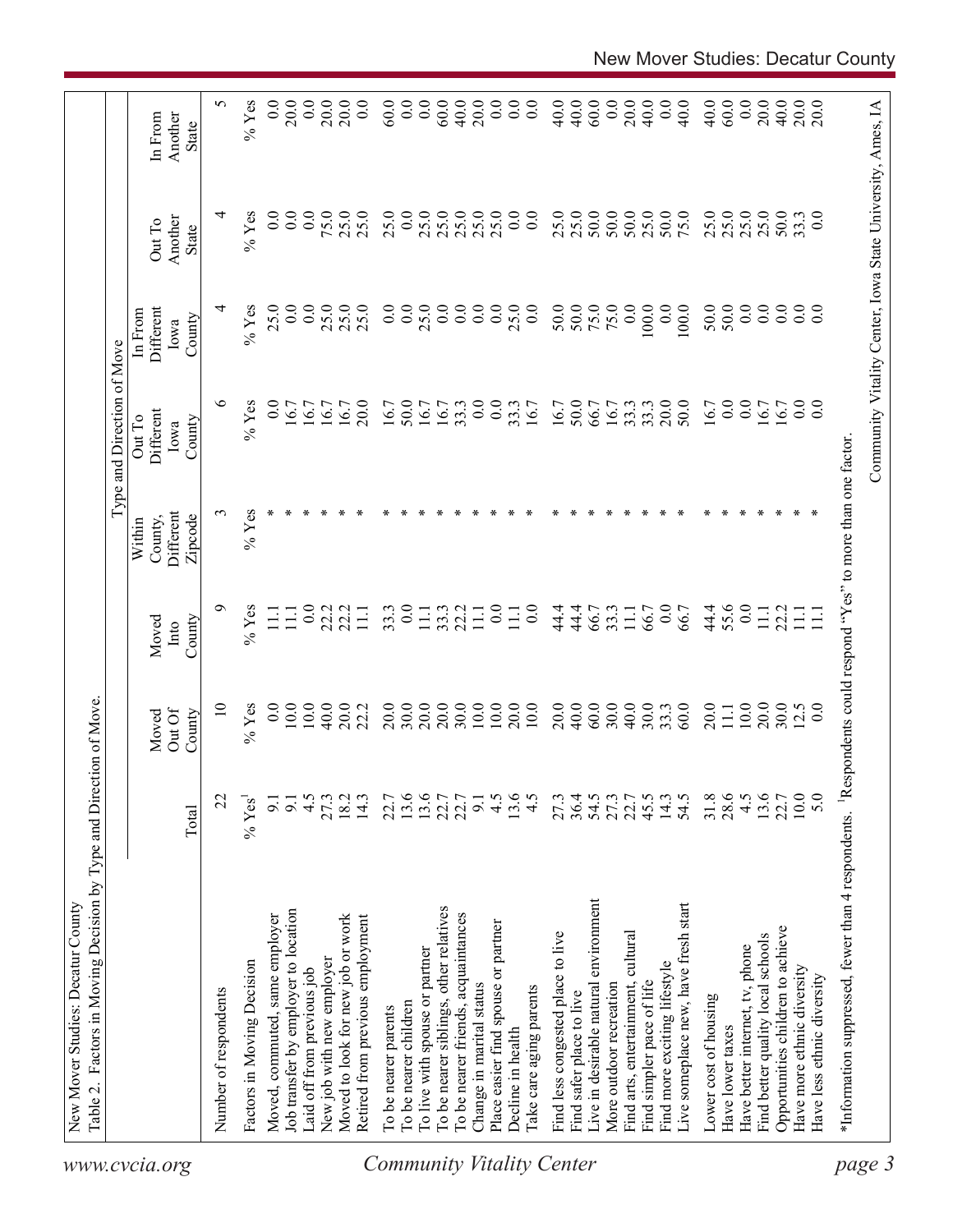| page 4                           | Table 3. Lived in Area Previously, Sources of Information, Ease of Finding Housing, and Household Income by Type and Direction of Move<br>New Mover Studies: Decatur County |                    |                           |                         |                                           |                                              |                                                            |                            |                                    |
|----------------------------------|-----------------------------------------------------------------------------------------------------------------------------------------------------------------------------|--------------------|---------------------------|-------------------------|-------------------------------------------|----------------------------------------------|------------------------------------------------------------|----------------------------|------------------------------------|
|                                  |                                                                                                                                                                             |                    |                           |                         |                                           | Type and Direction of Move                   |                                                            |                            |                                    |
|                                  |                                                                                                                                                                             | Total              | Out Of<br>Moved<br>County | County<br>Moved<br>Into | Different<br>Zipcode<br>County,<br>Within | <b>Different</b><br>Out To<br>County<br>Iowa | Different<br>In From<br>County<br>Iowa                     | Another<br>Out To<br>State | Another<br>In From<br><b>State</b> |
|                                  | Number of respondents                                                                                                                                                       | 22                 | $\overline{10}$           | Ó                       | 3                                         | ৩                                            | 4                                                          | 4                          | 5                                  |
|                                  | Previously had lived:                                                                                                                                                       | $\%$ Yes           | $%$ Yes                   | $%$ Yes                 | $%$ Yes                                   | $%$ Yes                                      | $%$ Yes                                                    | $%$ Yes                    | $%$ Yes                            |
|                                  | In current state                                                                                                                                                            | 76.2               | 66.7                      | 77.8                    | ∗                                         | 100.0                                        | 100.0                                                      | 25.0                       | 60.0                               |
|                                  | In current county                                                                                                                                                           | 30.0               | 12.5                      | 22.2                    | ⋇                                         | 20.0                                         | 0.0                                                        | 0.0                        | 40.0                               |
|                                  | In or near current city/town                                                                                                                                                | 15.8               | 12.5                      | 0.0                     | ∗                                         | 20.0                                         | 0.0                                                        | 0.0                        | 0.0                                |
|                                  | Used source of information for move                                                                                                                                         | $% \mathrm{Yes}^1$ | $%$ Yes                   | $%$ Yes                 | $%$ Yes                                   | $%$ Yes                                      | $%$ Yes                                                    | $%$ Yes                    | $%$ Yes                            |
|                                  | Internet                                                                                                                                                                    | 9.1                | 0.0                       | 22.2                    | ∗                                         | 0.0                                          | $\overline{0.0}$                                           | 0.0                        | 40.0                               |
|                                  | TV, magazines, newspapers                                                                                                                                                   | 31.8               | 40.0                      | 33.3                    |                                           | 33.3                                         | 50.0                                                       | 50.0                       | 20.0                               |
|                                  | Current community resident                                                                                                                                                  | 13.6               | 20.0                      | $\Xi$                   |                                           | 16.7                                         | 0.0                                                        | 25.0                       | 20.0                               |
|                                  | Employer or co-workers                                                                                                                                                      | 18.2               | 30.0                      | $11.1\,$                |                                           | 16.7                                         | 0.0                                                        | 50.0                       | 20.0                               |
|                                  | Friends and acquaintances                                                                                                                                                   | 31.8               | 30.0                      | 33.3                    |                                           | 16.7                                         | 25.0                                                       | 50.0                       | 40.0                               |
|                                  | Family                                                                                                                                                                      | 36.4               | 40.0                      | 44.4                    |                                           | 33.3                                         | 25.0                                                       | 50.0                       | 60.0                               |
| <b>Community Vitality Center</b> | Travel or vacation to new location<br>Attended school or college there                                                                                                      | 13.6<br>18.2       | 0.0<br>20.0               | 33.3<br>22.2            |                                           | 0.0<br>0.0                                   | 50.0<br>0.0                                                | 0.0<br>50.0                | 20.0<br>40.0                       |
|                                  | Ease of finding housing at new location                                                                                                                                     | $\%$               | $\%$                      | $\%$                    | $\%$                                      | $\%$                                         | $\%$                                                       | $\%$                       | $\%$                               |
|                                  | Very difficult (1)                                                                                                                                                          | 4.5                | $10.0$                    | 0.0                     | ⋇                                         | 16.7                                         | 0.0                                                        | 0.0                        | 0.0                                |
|                                  | Somewhat difficult (2)                                                                                                                                                      | $31.8$<br>$22.7$   | 40.0                      | 11.1                    |                                           | 33.3                                         | 25.0                                                       | 50.0                       | 0.0                                |
|                                  | Neither difficult or easy (3)                                                                                                                                               |                    | 20.0                      | 33.3                    |                                           | 0.0                                          | 25.0                                                       | 50.0                       | 40.0                               |
|                                  | Somewhat easy (4)                                                                                                                                                           | $\overline{0.0}$   | 0.0                       | 0.0                     |                                           | 0.0                                          | 0.0                                                        | 0.0                        | 0.0                                |
|                                  | Very easy (5)                                                                                                                                                               | 40.9               | 30.0                      | 55.6                    |                                           | 50.0                                         | 50.0                                                       | 0.0                        | 60.0                               |
|                                  | - 5)<br>Average rating finding housing (1                                                                                                                                   | 3.41               | 3.00                      | 4.00                    | ∗                                         | 3.33                                         | 3.75                                                       | 2.50                       | 4.20                               |
|                                  | Household income for 2004                                                                                                                                                   | $\%$               | $\%$                      | $\%$                    | $\%$                                      | $\%$                                         | $\%$                                                       | $\%$                       | $\%$                               |
|                                  | Less than $$20,000(1)$                                                                                                                                                      | 31.8               | 30.0                      | 33.3                    | ∗                                         | 16.7                                         | 0.0                                                        | 50.0                       | 60.0                               |
|                                  | $$20,000 - $34,999 (2)$                                                                                                                                                     | 22.7               | 20.0                      | 22.2                    |                                           | 33.3                                         | 25.0                                                       | 0.0                        | 20.0                               |
|                                  | $$35,000 - $49,999(3)$                                                                                                                                                      | 4.5                | 0.0                       | $\overline{111}$        |                                           | 0.0                                          | 25.0                                                       | 0.0                        | 0.0                                |
|                                  | $$50,000 - $69,999(4)$                                                                                                                                                      | 13.6               | $10.0$                    | 22.2                    | ∗                                         | 16.7                                         | 50.0                                                       | 0.0                        | 0.0                                |
|                                  | $$70,000 - $99,999(5)$                                                                                                                                                      | 13.6               | 20.0                      | $\Xi$                   | Y.                                        | 16.7                                         | 0.0                                                        | 25.0                       | 20.0                               |
|                                  | $$100,000 - $149,999(6)$                                                                                                                                                    | 4.5                | 10.0                      | 0.0                     |                                           | 16.7                                         | 0.0                                                        | 0.0                        | 0.0                                |
|                                  | \$150,000 or more $(7)$                                                                                                                                                     | 9.1                | $10.0$                    | 0.0                     |                                           | 0.0                                          | 0.0                                                        | 25.0                       | 0.0                                |
|                                  | Average income category $(1 - 7)$                                                                                                                                           | 3.05               | 3.40                      | 2.56                    |                                           | 3.33                                         | 3.25                                                       | 3.50                       | 2.00                               |
|                                  | *Information suppressed, fewer than 4 respondents. <sup>1</sup> Respondents could respond "Yes" to more than one source                                                     |                    |                           |                         |                                           |                                              |                                                            |                            |                                    |
| www.cvcia.org                    |                                                                                                                                                                             |                    |                           |                         |                                           |                                              | Community Vitality Center, Iowa State University, Ames, IA |                            |                                    |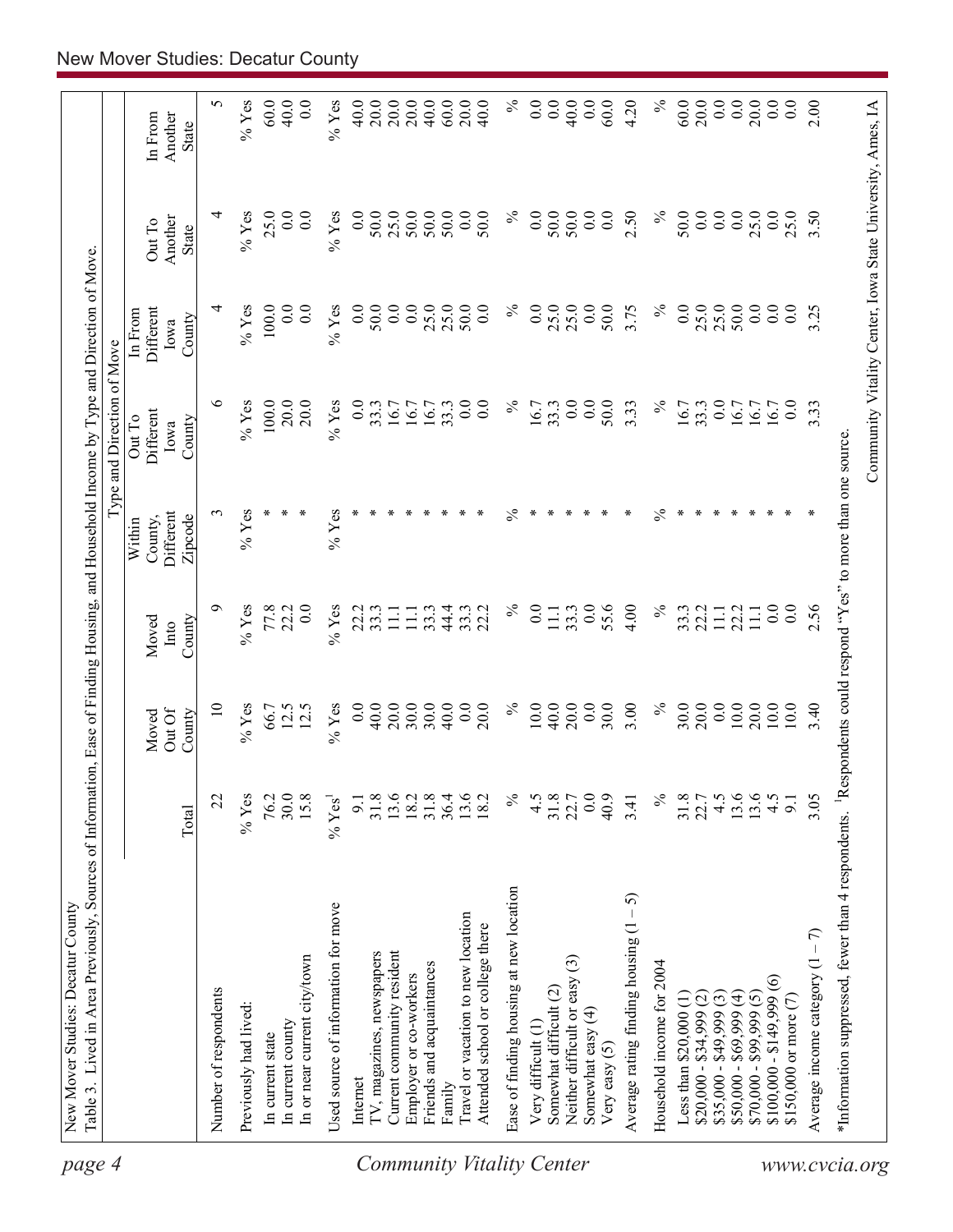|                                  | Table 4. Income Comparison Between Locations, Satisfaction with Previous and Current Locations, and Doing Move Over Again by Type and Direction of Move |                  |                           |                         |                                           | Type and Direction of Move                                 |                                        |                            |                                    |
|----------------------------------|---------------------------------------------------------------------------------------------------------------------------------------------------------|------------------|---------------------------|-------------------------|-------------------------------------------|------------------------------------------------------------|----------------------------------------|----------------------------|------------------------------------|
| www.cvcia.org                    |                                                                                                                                                         | Total            | Out Of<br>Moved<br>County | Moved<br>County<br>Into | Different<br>Zipcode<br>County,<br>Within | Different<br>Out To<br>County<br>Iowa                      | Different<br>In From<br>County<br>Iowa | Another<br>Out To<br>State | In From<br>Another<br><b>State</b> |
|                                  | Number of respondents                                                                                                                                   | 22               | $\overline{10}$           | Ō                       | $\epsilon$                                | ७                                                          | 4                                      | 4                          | 5                                  |
|                                  | Current location income compared with<br>previous location income                                                                                       | $\%$             | $\%$                      | న                       | $\%$                                      | $\%$                                                       | $\%$                                   | $\%$                       | $\%$                               |
|                                  | Significantly lower income (1)                                                                                                                          | 4.8              | 0.0                       | $11.1\,$                | ∗                                         | 0.0                                                        | $0.0\,$                                | 0.0                        | 20.0                               |
|                                  | Somewhat lower income (2)                                                                                                                               | 23.8             | 22.2                      | 33.3                    | ∗                                         | 40.0                                                       | 25.0                                   | 0.0                        | 40.0                               |
|                                  | About same income (3)                                                                                                                                   | 28.6             | $11.1\,$                  | 33.3                    | ∗                                         | 20.0                                                       | 50.0                                   | $\overline{0.0}$           | 20.0                               |
|                                  | Somewhat higher income (4)                                                                                                                              | 23.8             | 22.2                      | 22.2                    |                                           | 20.0                                                       | 25.0                                   | 25.0                       | 20.0                               |
|                                  | Significantly higher income (5)                                                                                                                         | 19.0             | 44.4                      | 0.0                     |                                           | 20.0                                                       | 0.0                                    | 75.0                       | 0.0                                |
|                                  | ନ<br>Average comparison income (1 -                                                                                                                     | 3.29             | 3.89                      | 2.67                    | ∗                                         | 3.20                                                       | 3.00                                   | 4.75                       | 2.40                               |
|                                  | Satisfaction with previous location                                                                                                                     | $\%$             | $\%$                      | $\%$                    | $\frac{5}{6}$                             | $\%$                                                       | $\%$                                   | $\%$                       | $\%$                               |
|                                  | Very dissatisfied (1                                                                                                                                    | 13.6             | 30.0                      | 0.0                     |                                           | 33.3                                                       | 0.0                                    | 25.0                       | 0.0                                |
|                                  | Somewhat dissatisfied (2)                                                                                                                               | 13.6             | 0.0                       | 22.2                    | ∗                                         | 0.0                                                        | 0.0                                    | 0.0                        | 40.0                               |
|                                  | Neither dissatisfied or satisfied (3)                                                                                                                   | 18.2             | 20.0                      | $11.1\,$                | ∗                                         | 16.7                                                       | 25.0                                   | 25.0                       | 0.0                                |
|                                  | Somewhat satisfied (4)                                                                                                                                  | 18.2             | 10.0                      | 33.3                    | ∗                                         | 16.7                                                       | 50.0                                   | 0.0                        | 20.0                               |
|                                  | Very satisfied (5)                                                                                                                                      | 36.4             | 40.0                      | 33.3                    | ∗                                         | 33.3                                                       | 25.0                                   | 50.0                       | 40.0                               |
|                                  | Average satisfaction previous $(1 - 5)$                                                                                                                 | 3.50             | 3.30                      | 3.78                    | ∗                                         | 3.17                                                       | 4.00                                   | 3.50                       | 3.60                               |
| <b>Community Vitality Center</b> | Satisfaction with current location                                                                                                                      | $\%$             | $\%$                      | $\%$                    | $\%$                                      | $\%$                                                       | $\%$                                   | $\%$                       | $\%$                               |
|                                  | Very dissatisfied (1)                                                                                                                                   | 4.8              | $\Xi$                     | $\overline{0.0}$        | ∗                                         | 20.0                                                       | $\overline{0}$ .                       | $\overline{0}$ .           | 0.0                                |
|                                  | Somewhat dissatisfied (2)                                                                                                                               | 0.0              | 0.0                       | $\overline{0.0}$        | ∗                                         | 0.0                                                        | 0.0                                    | 0.0                        | 0.0                                |
|                                  | Neither dissatisfied or satisfied (3)                                                                                                                   | 4.8              | 11.1                      | $\overline{0.0}$        | ∗                                         | 20.0                                                       | 0.0                                    | $\overline{0.0}$           | 0.0                                |
|                                  | Somewhat satisfied (4)                                                                                                                                  | 38.1             | 22.2                      | 55.6                    |                                           | 0.0                                                        | 100.0                                  | 50.0                       | 20.0                               |
|                                  | Very satisfied (5)                                                                                                                                      | 52.4             |                           | 44.4                    | ∗                                         | 60.0                                                       | 0.0                                    | 50.0                       | 80.0                               |
|                                  | 5<br>Average satisfaction current $(1 -$                                                                                                                | 4.33             | 4.11                      | 4.44                    | ∗                                         | 3.80                                                       | 4.00                                   | 4.50                       | 4.80                               |
|                                  | Would do move over again                                                                                                                                | $\%$             | $\%$                      | $\%$                    | $\%$                                      | $\%$                                                       | $\%$                                   | $\%$                       | $\%$                               |
|                                  | Definitely not (1)                                                                                                                                      | $\overline{0}$ . | 0.0                       | 0.0                     | ∗                                         | 0.0                                                        | 0.0                                    | 0.0                        | 0.0                                |
|                                  | Probably not (2)                                                                                                                                        | 0.0              | 0.0                       | $\overline{0}$ .        | ∗                                         | 0.0                                                        | 0.0                                    | 0.0                        | 0.0                                |
|                                  | Undecided (3)                                                                                                                                           | $\overline{0.0}$ | 0.0                       | $\overline{0.0}$        | $\ast$                                    | $\overline{0}$ .                                           | 0.0                                    | 0.0                        | 0.0                                |
|                                  | Probably yes (4)                                                                                                                                        | 31.8             | 30.0                      | 44.4                    |                                           | 50.0                                                       | 75.0                                   | $\overline{0}$ .           | 20.0                               |
|                                  | Definitely yes (5)                                                                                                                                      | 68.2             | 70.0                      | 55.6                    |                                           | 50.0                                                       | 25.0                                   | 100.0                      | 80.0                               |
|                                  | Average rating do move over $(1 – 5)$                                                                                                                   | 4.68             | 4.70                      | 4.56                    | ∗                                         | 4.50                                                       | 4.25                                   | 5.00                       | 4.80                               |
| page 5                           | *Information suppressed, fewer than 4 respondents.                                                                                                      |                  |                           |                         |                                           |                                                            |                                        |                            |                                    |
|                                  |                                                                                                                                                         |                  |                           |                         |                                           | Community Vitality Center, Iowa State University, Ames, IA |                                        |                            |                                    |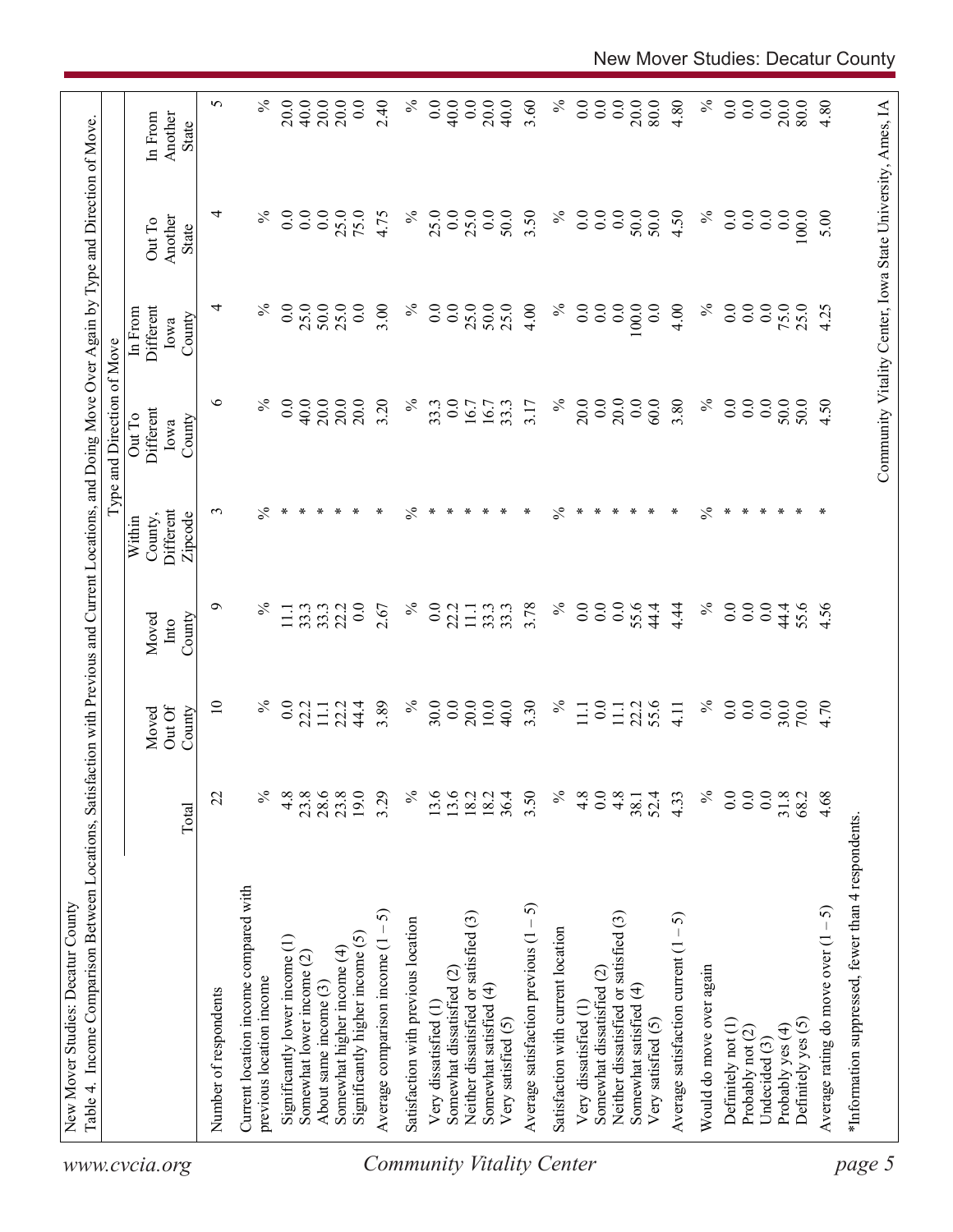| Different<br>Zipcode<br>County,<br>Within<br>48.0<br>$\%$<br>61.9<br>366<br>18.9<br>14.5<br>$\%$<br>49.6<br>$\%$<br>8.6<br>$\%$<br>50.4<br>20.5<br>16.3<br>30.3<br>$\overline{4}$ .<br>$\overline{9}$<br>County<br>Moved<br>Into<br>42.0<br>$\%$<br>$\%$<br>$\%$<br>$\%$<br>22.0<br>9.8<br>61.8<br>9.0<br>5.8<br>26.0<br>42.3<br>15.8<br>13.3<br>327<br>16.7<br>57.7<br>Out Of<br>County<br>Moved<br>$\%$<br>46.0<br>$\%$<br>$\%$<br>$\%$<br>10.6<br>737<br>21.3<br>13.2<br>54.5<br>45.5<br>12.0<br>62.4<br>16.3<br>9.4<br>17.3<br>28.3<br>$\overline{5}$ .<br>Total<br>% Some college or vocational training<br>% High school graduate or equivalent<br>Highest level of education completed<br>% Less than high school graduate<br>% Divorced or separated<br>Number of respondents<br>Selected age categories<br>% Associate degree<br>Median age in years<br>% Age 70 or older<br>% Never married<br>% Age $25 - 34$<br>Marital status<br>% Widowed<br>% Married<br>% Female<br>% Male<br>Gender | Type and Direction of Move<br>43.0<br>206<br>$\%$<br>$\%$<br>20.9<br>54.6<br>$\%$<br>13.8<br>16.8<br>10.2<br>45.4<br>9.4<br>60.1<br>Different<br>Out To<br>County<br>Iowa<br>45.0<br>$\%$<br>85<br>$\%$<br>20.0<br>24.7<br>$\%$<br>54.8<br>10.7<br>14.3<br>45.2<br>64.3<br>10.7 | 44.0<br>$\%$<br>12.6<br>21.7<br>$\%$<br>53.9<br>$\%$<br>Different<br>207<br>46.1<br>In From<br>County<br>Iowa | $\%$<br>24.0<br>41.0<br>℅<br>63.0<br>37.0<br>121<br>9.1<br>Another<br>Out To<br><b>State</b> | 53.5<br>$\%$<br>159<br>15.1<br>17.0<br>Another<br>In From<br>State |
|------------------------------------------------------------------------------------------------------------------------------------------------------------------------------------------------------------------------------------------------------------------------------------------------------------------------------------------------------------------------------------------------------------------------------------------------------------------------------------------------------------------------------------------------------------------------------------------------------------------------------------------------------------------------------------------------------------------------------------------------------------------------------------------------------------------------------------------------------------------------------------------------------------------------------------------------------------------------------------------------------|---------------------------------------------------------------------------------------------------------------------------------------------------------------------------------------------------------------------------------------------------------------------------------|---------------------------------------------------------------------------------------------------------------|----------------------------------------------------------------------------------------------|--------------------------------------------------------------------|
|                                                                                                                                                                                                                                                                                                                                                                                                                                                                                                                                                                                                                                                                                                                                                                                                                                                                                                                                                                                                      |                                                                                                                                                                                                                                                                                 |                                                                                                               |                                                                                              |                                                                    |
|                                                                                                                                                                                                                                                                                                                                                                                                                                                                                                                                                                                                                                                                                                                                                                                                                                                                                                                                                                                                      |                                                                                                                                                                                                                                                                                 |                                                                                                               |                                                                                              |                                                                    |
|                                                                                                                                                                                                                                                                                                                                                                                                                                                                                                                                                                                                                                                                                                                                                                                                                                                                                                                                                                                                      |                                                                                                                                                                                                                                                                                 |                                                                                                               |                                                                                              |                                                                    |
|                                                                                                                                                                                                                                                                                                                                                                                                                                                                                                                                                                                                                                                                                                                                                                                                                                                                                                                                                                                                      |                                                                                                                                                                                                                                                                                 |                                                                                                               |                                                                                              |                                                                    |
| <b>Community Vitality Center</b>                                                                                                                                                                                                                                                                                                                                                                                                                                                                                                                                                                                                                                                                                                                                                                                                                                                                                                                                                                     |                                                                                                                                                                                                                                                                                 |                                                                                                               |                                                                                              |                                                                    |
|                                                                                                                                                                                                                                                                                                                                                                                                                                                                                                                                                                                                                                                                                                                                                                                                                                                                                                                                                                                                      |                                                                                                                                                                                                                                                                                 |                                                                                                               |                                                                                              | $\%$                                                               |
|                                                                                                                                                                                                                                                                                                                                                                                                                                                                                                                                                                                                                                                                                                                                                                                                                                                                                                                                                                                                      |                                                                                                                                                                                                                                                                                 |                                                                                                               |                                                                                              | 43.9<br>56.1                                                       |
|                                                                                                                                                                                                                                                                                                                                                                                                                                                                                                                                                                                                                                                                                                                                                                                                                                                                                                                                                                                                      |                                                                                                                                                                                                                                                                                 |                                                                                                               | $\%$                                                                                         | $\%$                                                               |
|                                                                                                                                                                                                                                                                                                                                                                                                                                                                                                                                                                                                                                                                                                                                                                                                                                                                                                                                                                                                      |                                                                                                                                                                                                                                                                                 |                                                                                                               |                                                                                              |                                                                    |
|                                                                                                                                                                                                                                                                                                                                                                                                                                                                                                                                                                                                                                                                                                                                                                                                                                                                                                                                                                                                      |                                                                                                                                                                                                                                                                                 | 10.8<br>57.4                                                                                                  | 19.3<br>64.7                                                                                 | 5.7<br>67.7                                                        |
|                                                                                                                                                                                                                                                                                                                                                                                                                                                                                                                                                                                                                                                                                                                                                                                                                                                                                                                                                                                                      |                                                                                                                                                                                                                                                                                 | 25.0                                                                                                          |                                                                                              | 14.5                                                               |
|                                                                                                                                                                                                                                                                                                                                                                                                                                                                                                                                                                                                                                                                                                                                                                                                                                                                                                                                                                                                      |                                                                                                                                                                                                                                                                                 | 6.9                                                                                                           | $7.6$<br>8.4                                                                                 | 12.0                                                               |
|                                                                                                                                                                                                                                                                                                                                                                                                                                                                                                                                                                                                                                                                                                                                                                                                                                                                                                                                                                                                      | $\%$<br>$\%$                                                                                                                                                                                                                                                                    | $\%$                                                                                                          | $\%$                                                                                         | $\%$                                                               |
|                                                                                                                                                                                                                                                                                                                                                                                                                                                                                                                                                                                                                                                                                                                                                                                                                                                                                                                                                                                                      | 6.8<br>7.2                                                                                                                                                                                                                                                                      | $3.\overline{5}$                                                                                              | 4.2                                                                                          | 5.0                                                                |
|                                                                                                                                                                                                                                                                                                                                                                                                                                                                                                                                                                                                                                                                                                                                                                                                                                                                                                                                                                                                      | 20.0<br>25.0                                                                                                                                                                                                                                                                    | 17.6                                                                                                          | 11.0                                                                                         | 14.6                                                               |
|                                                                                                                                                                                                                                                                                                                                                                                                                                                                                                                                                                                                                                                                                                                                                                                                                                                                                                                                                                                                      | 31.2<br>28.6                                                                                                                                                                                                                                                                    | 29.3                                                                                                          | 16.9                                                                                         | 31.6                                                               |
| 10.7<br>38.5<br>11.8<br>38.8<br>% Bachelor degree or more                                                                                                                                                                                                                                                                                                                                                                                                                                                                                                                                                                                                                                                                                                                                                                                                                                                                                                                                            | 12.7<br>9.5<br>29.8                                                                                                                                                                                                                                                             | 37.0                                                                                                          | 57.6<br>10.2                                                                                 | 8.2<br>40.5                                                        |
| Most important reason for moving                                                                                                                                                                                                                                                                                                                                                                                                                                                                                                                                                                                                                                                                                                                                                                                                                                                                                                                                                                     |                                                                                                                                                                                                                                                                                 |                                                                                                               |                                                                                              |                                                                    |
| 498<br>458<br>1,011<br>Number of reasons <sup>1</sup>                                                                                                                                                                                                                                                                                                                                                                                                                                                                                                                                                                                                                                                                                                                                                                                                                                                                                                                                                | 289<br>115                                                                                                                                                                                                                                                                      | 288                                                                                                           | 169                                                                                          | 210                                                                |
| $\%$<br>$\%$<br>$\%$<br>Type of reason                                                                                                                                                                                                                                                                                                                                                                                                                                                                                                                                                                                                                                                                                                                                                                                                                                                                                                                                                               | $\%$<br>$\%$                                                                                                                                                                                                                                                                    | $\%$                                                                                                          | $\%$                                                                                         | $\%$                                                               |
| 36.5<br>47.2<br>38.4<br>Work, income, retirement, education                                                                                                                                                                                                                                                                                                                                                                                                                                                                                                                                                                                                                                                                                                                                                                                                                                                                                                                                          | 45.0<br>15.7                                                                                                                                                                                                                                                                    | 36.1                                                                                                          | 50.9                                                                                         | 37.1                                                               |
| 27.5<br>18.1<br>22.3<br>Family, friends, health                                                                                                                                                                                                                                                                                                                                                                                                                                                                                                                                                                                                                                                                                                                                                                                                                                                                                                                                                      | 20.8<br>13.9                                                                                                                                                                                                                                                                    | 23.3                                                                                                          | 13.6                                                                                         | 33.3                                                               |
| 21.9<br>22.0<br>22.0<br>Community, services, amenities                                                                                                                                                                                                                                                                                                                                                                                                                                                                                                                                                                                                                                                                                                                                                                                                                                                                                                                                               | 18.0<br>191                                                                                                                                                                                                                                                                     | 21.2                                                                                                          | 29.0                                                                                         | 22.9                                                               |
| 12.4<br>1.6<br>$10.5$<br>2.2<br>1.6<br>Housing<br>Other                                                                                                                                                                                                                                                                                                                                                                                                                                                                                                                                                                                                                                                                                                                                                                                                                                                                                                                                              | $13.8$<br>2.3<br>50.4<br>$_{0.9}$                                                                                                                                                                                                                                               | 17.0<br>2.3                                                                                                   | 1.8<br>4.7                                                                                   | 6.2<br>$\overline{0.5}$                                            |
|                                                                                                                                                                                                                                                                                                                                                                                                                                                                                                                                                                                                                                                                                                                                                                                                                                                                                                                                                                                                      |                                                                                                                                                                                                                                                                                 |                                                                                                               |                                                                                              |                                                                    |
| Number of reasons exceeds number of respondents because some respondents gave more than one reason.<br>www.cvcia.org                                                                                                                                                                                                                                                                                                                                                                                                                                                                                                                                                                                                                                                                                                                                                                                                                                                                                 |                                                                                                                                                                                                                                                                                 |                                                                                                               |                                                                                              |                                                                    |
|                                                                                                                                                                                                                                                                                                                                                                                                                                                                                                                                                                                                                                                                                                                                                                                                                                                                                                                                                                                                      | Community Vitality Center, Iowa State University, Ames, IA                                                                                                                                                                                                                      |                                                                                                               |                                                                                              |                                                                    |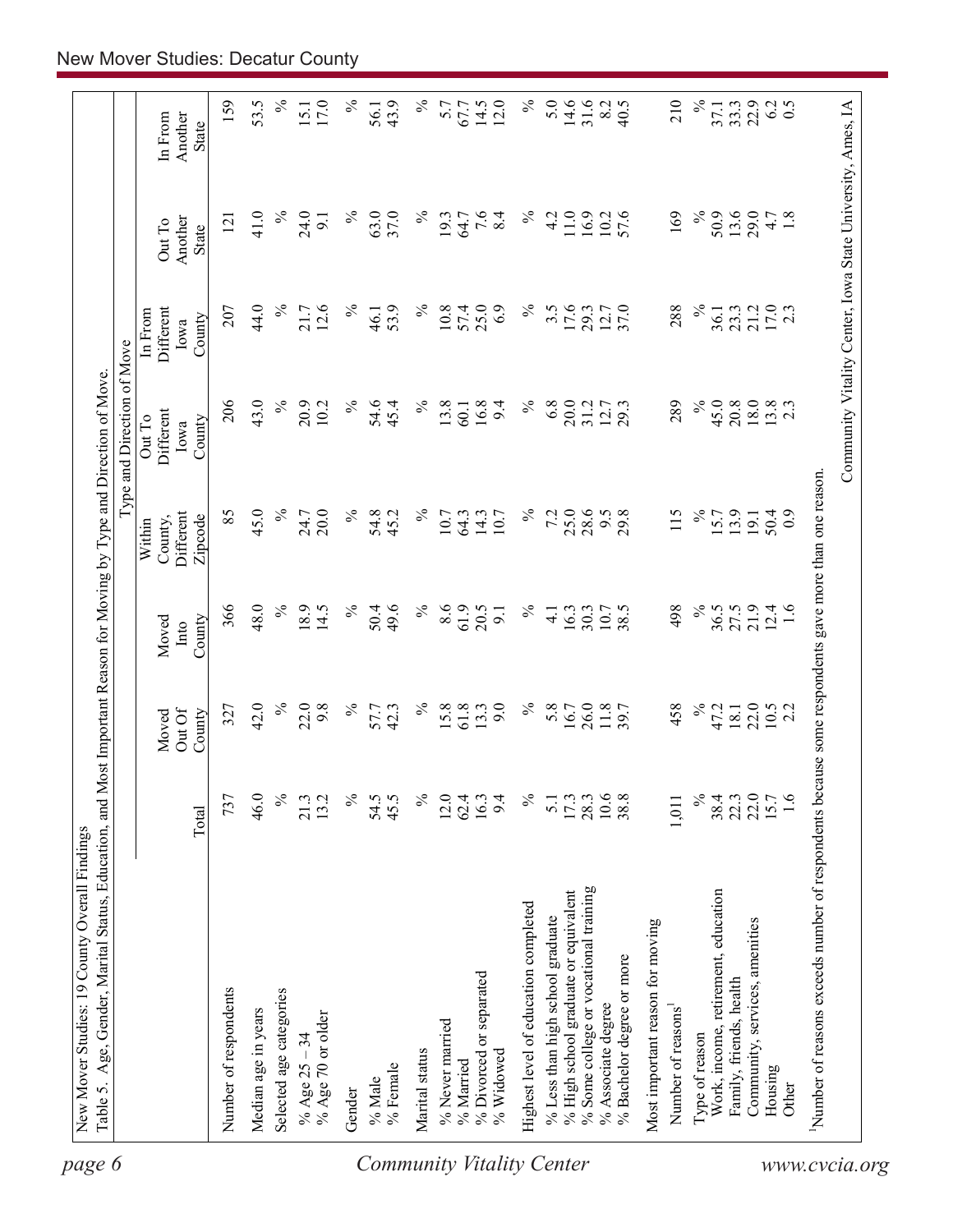|                                  | Table 6. Factors in Moving Decision by Type and Direction of Move. |                  |                           |                         |                                           | Type and Direction of Move            |                                        |                                                            |                                    |
|----------------------------------|--------------------------------------------------------------------|------------------|---------------------------|-------------------------|-------------------------------------------|---------------------------------------|----------------------------------------|------------------------------------------------------------|------------------------------------|
| www.cvcia.org                    |                                                                    | Total            | Out Of<br>County<br>Moved | County<br>Moved<br>Into | Different<br>Zipcode<br>County,<br>Within | Different<br>Out To<br>County<br>Iowa | Different<br>In From<br>County<br>Iowa | Another<br>Out To<br>State                                 | Another<br>In From<br><b>State</b> |
|                                  | Number of respondents                                              | 737              | 327                       | 366                     | 85                                        | 206                                   | 207                                    | $\overline{2}$                                             | 159                                |
|                                  | Factors in Moving Decision                                         | $\%$ Yes         | $%$ Yes                   | $%$ Yes                 | $%$ Yes                                   | $%$ Yes                               | $%$ Yes                                | $%$ Yes                                                    | $%$ Yes                            |
|                                  | Moved, commuted, same employer                                     | 14.2             | 12.6                      | 13.3                    | 28.8                                      | 16.7                                  | 18.8                                   | 5.5                                                        | 6.4                                |
|                                  | Job transfer by employer to location                               | 7.6              | 9.8                       | $\overline{7.1}$        |                                           | 7.8                                   | $\frac{0}{4}$                          | 13.4                                                       | 11.0                               |
|                                  | Laid off from previous job                                         | 4.9              | 7.9                       | 3.4                     | 0.0                                       | 8.3                                   | 3.1                                    | $\overline{71}$                                            | 3.9                                |
|                                  | New job with new employer                                          | 26.7             | $34.3$<br>19.4            | 24.7                    | 3.8                                       | 29.7                                  | 25.6                                   | 42.1                                                       | 23.5                               |
|                                  | Moved to look for new job or work                                  | 16.5             |                           | 15.9                    | 5.0                                       | 15.0                                  | 13.6                                   | 27.0                                                       | 18.8                               |
|                                  | Retired from previous employment                                   | 14.4             | $\Xi$                     | 16.9                    | 12.2                                      | 10.8                                  | 14.6                                   | 11.7                                                       | 19.9                               |
|                                  | To be nearer parents                                               | 23.7             | 21.0                      | 30.5                    |                                           | 19.7                                  | 30.2                                   | 23.1                                                       | 30.9                               |
|                                  | To be nearer children                                              | 20.1             | 21.3                      | 22.3                    | $7.\overline{5}$                          | 24.4                                  | 19.7                                   | 16.0                                                       | 25.6                               |
|                                  | To live with spouse or partner                                     |                  | 15.5                      | 14.3                    | 16.5                                      | 17.6                                  | 19.0                                   | 12.0                                                       | 8.0                                |
|                                  | To be nearer siblings, other relatives                             | $15.0$<br>$30.5$ | 26.6                      | 38.4                    | $\Xi$                                     | 24.7                                  | 34.3                                   | 29.7                                                       | 43.6                               |
|                                  | To be nearer friends, acquaintances                                | 29.6             | 29.3                      | 32.6                    | 21.5                                      | 30.7                                  | 34.8                                   | 27.0                                                       | 29.6                               |
|                                  | Change in marital status                                           | 13.2             | 12.1                      | 13.3                    | 16.0                                      | 12.6                                  | 16.0                                   | $\overline{111}$                                           | 9.8                                |
|                                  | Place easier find spouse or partner                                | 7.9              | 12.7                      | $\frac{1}{4}$           | 3.7                                       | 9.6                                   |                                        | 17.9                                                       | 2.6                                |
|                                  | Decline in health                                                  | 10.4             | 7.6                       | 11.5                    | 12.3                                      | $\frac{6}{4}$ .5                      | 5.0000                                 | 6.0                                                        | 17.4                               |
| <b>Community Vitality Center</b> | Take care aging parents                                            | 5.9              | $\overline{51}$           | $\overline{7.6}$        | $\overline{12}$                           |                                       |                                        | 6.0                                                        | 10.4                               |
|                                  | Find less congested place to live                                  | 28.2             | 15.2                      | 39.2                    | 27.2                                      | 20.6                                  | 32.3                                   | 6.0                                                        | 48.1                               |
|                                  | Find safer place to live                                           | 26.1             | 15.9                      | 35.9                    | 18.5                                      | 21.3                                  | 30.0                                   | 6.8                                                        | 43.5                               |
|                                  | Live in desirable natural environment                              | 35.8             | 29.9                      | 43.5                    | 25.9                                      | 31.0                                  | 43.8                                   | 28.2                                                       | 43.1                               |
|                                  | More outdoor recreation                                            | 29.3             | 28.3                      | 31.7                    | 22.2                                      | 24.2                                  | 36.1                                   | 35.0                                                       | 26.0                               |
|                                  | Find arts, entertainment, cultural                                 | 23.7             | 36.1                      | 15.8                    | 6.2                                       | 28.1                                  | 16.9                                   | 49.6                                                       | 14.3                               |
|                                  | Find simpler pace of life                                          | $36.8$<br>$22.4$ | 25.2                      | 49.6                    | 24.7                                      | 30.0                                  | 44.8                                   | 16.9                                                       | 55.8                               |
|                                  | Find more exciting lifestyle                                       |                  | 31.3                      | 17.7                    | 8.6                                       | 25.0                                  | 21.4                                   | 41.9                                                       | 13.0                               |
|                                  | Live someplace new, have fresh start                               | 41.4             | 39.5                      | 43.2                    | 37.0                                      | 38.2                                  | 43.8                                   | 41.7                                                       | 42.5                               |
|                                  | Lower cost of housing                                              | 31.7             | 20.1                      | 41.5                    | 32.9                                      | 26.3                                  | 35.3                                   | 9.5                                                        | 49.4                               |
|                                  | Have lower taxes                                                   | 25.5             | 18.6                      | 34.0                    | 15.9                                      | 18.5                                  | 30.3                                   | 19.0                                                       | 38.8                               |
|                                  | Have better internet, tv, phone                                    | 8.3              | 12.4                      | 6.2                     | 1.2                                       | 11.6                                  | $8.\overline{5}$                       | 13.8                                                       | $3.\overline{3}$                   |
|                                  | Find better quality local schools                                  | 14.0             | 12.1                      | 17.3                    | 8.6                                       | 13.7                                  | 16.6                                   | 94                                                         | 18.2                               |
|                                  | Opportunities children to achieve                                  | 193              | 20.7                      | 19.2                    | 14.8                                      | 20.8                                  | 19.0                                   | 20.5                                                       | 19.5                               |
|                                  | Have more ethnic diversity                                         | 10.3             | $16.9$<br>2.6             | 5.9                     |                                           | 9.6                                   | 7.0                                    | 29.3                                                       |                                    |
|                                  | Have less ethnic diversity                                         | $\frac{4}{4}$    |                           |                         | $\frac{1}{3}$ .7                          |                                       | $\frac{1}{4}$                          |                                                            | $4.6$<br>9.2                       |
| page                             | Respondents could respond "Yes" to more than one factor            |                  |                           |                         |                                           |                                       |                                        |                                                            |                                    |
|                                  |                                                                    |                  |                           |                         |                                           |                                       |                                        |                                                            |                                    |
|                                  |                                                                    |                  |                           |                         |                                           |                                       |                                        | Community Vitality Center, Iowa State University, Ames, IA |                                    |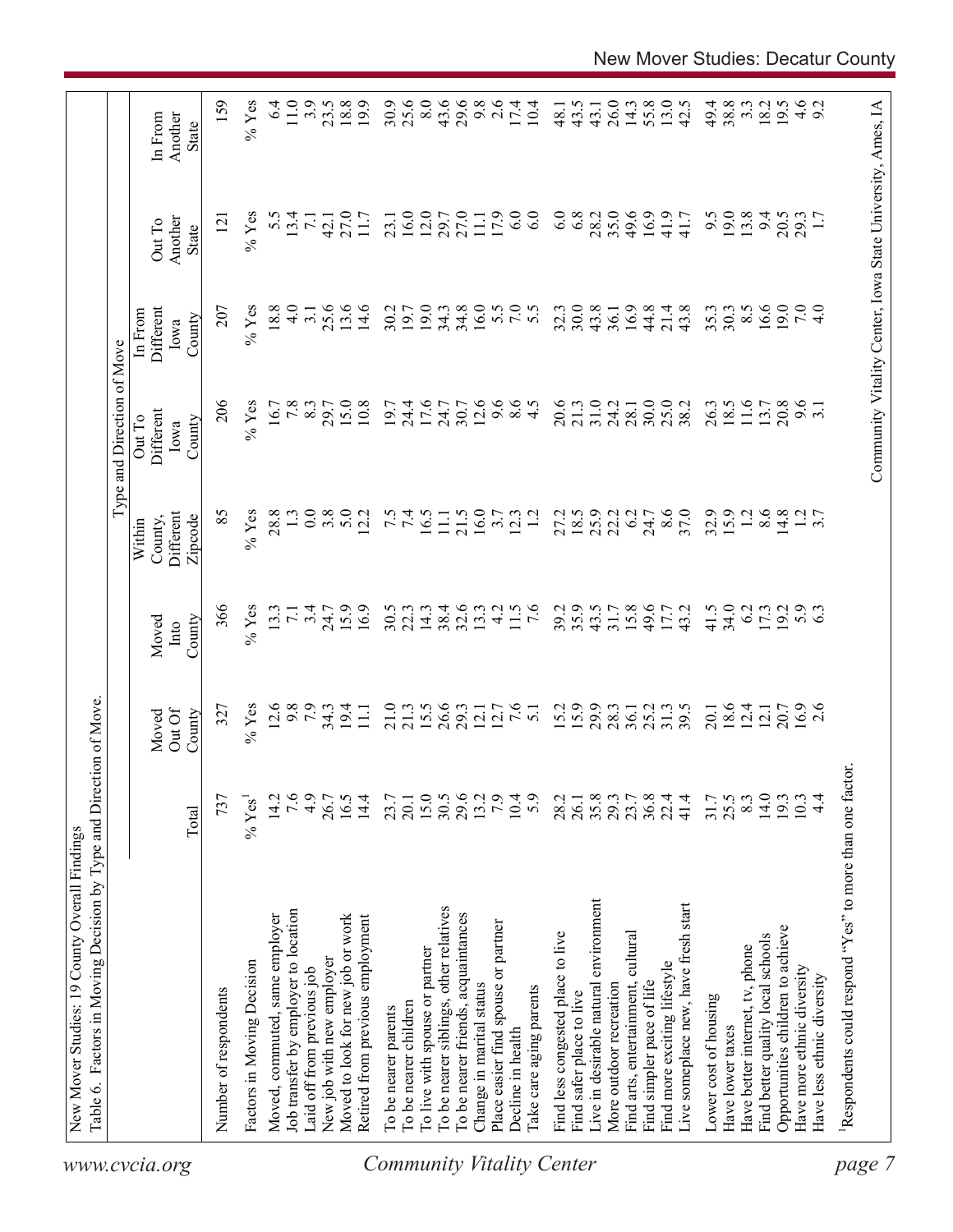| page 8                           | Table 7. Lived in Area Previously, Sources of Information, Ease of Finding Housing, and Household Income by Type and Direction of Move |                      |                           |                         |                                           | Type and Direction of Move                                 |                                        |                            |                             |
|----------------------------------|----------------------------------------------------------------------------------------------------------------------------------------|----------------------|---------------------------|-------------------------|-------------------------------------------|------------------------------------------------------------|----------------------------------------|----------------------------|-----------------------------|
|                                  |                                                                                                                                        | Total                | Out Of<br>County<br>Moved | County<br>Moved<br>Into | Different<br>Zipcode<br>County,<br>Within | Different<br>Out To<br>County<br>Iowa                      | Different<br>In From<br>County<br>Iowa | Another<br>Out To<br>State | Another<br>In From<br>State |
|                                  |                                                                                                                                        |                      |                           |                         |                                           |                                                            |                                        |                            |                             |
|                                  | Number of respondents                                                                                                                  | 737                  | 327                       | 366                     | 85                                        | 206                                                        | 207                                    | $\overline{121}$           | 159                         |
|                                  | Previously had lived:                                                                                                                  | $%$ Yes              | $%$ Yes                   | $\%$ Yes                | $%$ Yes                                   | $%$ Yes                                                    | $%$ Yes                                | $\%$ Yes                   | $\%$ Yes                    |
|                                  | In current state                                                                                                                       | 77.2                 | 73.9                      | 77.6                    | 97.5                                      | 95.5                                                       | 96.9                                   | 36.8                       | 53.5                        |
|                                  | In current county                                                                                                                      | 38.6                 | 28.3                      | 34.3                    | 100.0                                     | 33.9                                                       | 36.5                                   | 31.5                       | 33.9                        |
|                                  | In or near current city/town                                                                                                           | 34.2                 | 28.5                      | 32.3                    | 69.9                                      | 34.0                                                       | 35.6                                   | 18.7                       | 27.9                        |
|                                  | Used source of information for move                                                                                                    | $%$ Yes <sup>1</sup> | $%$ Yes                   | $\%$ Yes                | $\%$ Yes                                  | $%$ Yes                                                    | $%$ Yes                                | $%$ Yes                    | $\%$ Yes                    |
|                                  | Internet                                                                                                                               | 31.2                 | 35.2                      | 30.3                    | 14.1                                      | 26.7                                                       | 24.6                                   | 49.6                       | 37.7                        |
|                                  | TV, magazines, newspapers                                                                                                              | 22.3                 | 24.8                      | 20.5                    | 20.0                                      | 22.8                                                       | 22.7                                   | 28.1                       | 17.6                        |
|                                  | Current community resident                                                                                                             | 22.0                 | 21.4                      | 23.0                    | 18.8                                      | 19.4                                                       | 20.8                                   |                            | 25.8                        |
|                                  | Employer or co-workers                                                                                                                 | 23.6                 | 26.3                      | 23.5                    | 16.5                                      | 25.2                                                       | 24.2                                   | $24.8$<br>28.1             | 22.6                        |
|                                  | Friends and acquaintances                                                                                                              | 36.6                 | 39.4                      | 35.0                    | 34.1                                      | 36.4                                                       | 38.6                                   | 44.6                       | 30.2                        |
|                                  | Family                                                                                                                                 | 41.2                 | 37.0                      | 44.0                    | 42.4                                      | 37.4                                                       | 41.5                                   | 36.4                       | 47.2                        |
|                                  | Travel or vacation to new location                                                                                                     | 14.2                 | 15.6                      | 15.8                    | $\overline{24}$                           | 10.2                                                       | 12.6                                   | 24.8                       | 20.1                        |
|                                  | Attended school or college there                                                                                                       | 6.9                  | $7.0\,$                   | 6.3                     | $\overline{7.1}$                          | $7\overline{3}$                                            | 3.9                                    | 6.6                        | 9.4                         |
| <b>Community Vitality Center</b> | Ease of finding housing at new location                                                                                                | $\%$                 | $\%$                      | $\%$                    | $\%$                                      | $\%$                                                       | $\%$                                   | $\%$                       | $\%$                        |
|                                  | Very difficult (1)                                                                                                                     | 8.8                  | 5.9                       | 2.2                     | 9.4                                       | 7.8                                                        | 9.3                                    | 2.5                        | 16.0                        |
|                                  | Somewhat difficult (2)                                                                                                                 | 20.6                 | 24.2                      | 18.1                    | 18.8                                      | 23.0                                                       | 18.6                                   | 26.3                       | 17.3                        |
|                                  | Neither difficult or easy (3)                                                                                                          | 16.5                 | 15.2                      | 15.3                    | 21.2                                      | 14.7                                                       | 17.2                                   | 16.1                       | 12.8                        |
|                                  | Somewhat easy (4)<br>Very easy $(5)$                                                                                                   | 31.6<br>22.4         | 22.7<br>32.0              | 31.4<br>23.1            | 30.6<br>20.0                              | 30.9<br>23.5                                               | 31.4<br>23.5                           | 33.9<br>21.2               | 31.4<br>22.4                |
|                                  | 5<br>Average rating finding housing (1                                                                                                 | 3.47                 | 3.51                      | 3.43                    | 3.44                                      | 3.47                                                       | 3.49                                   | 3.58                       | 3.36                        |
|                                  | Household income for 2004                                                                                                              | $\%$                 | $\%$                      | $\%$                    | $\%$                                      | $\%$                                                       | $\%$                                   | $\%$                       | $\%$                        |
|                                  | Less than $$20,000$ $(1)$                                                                                                              | 17.3                 | 16.0                      | 18.8                    | 19.0                                      | 18.0                                                       | 18.4                                   | 12.6                       | 19.4                        |
|                                  | $$20,000 - $34,999$ (2)                                                                                                                | $\frac{23.0}{18.2}$  |                           | 23.3                    |                                           | 25.0                                                       | 24.3                                   | 16.0                       | 21.9                        |
|                                  | $$35,000 - $49,999(3)$                                                                                                                 |                      | 21.6<br>18.2              | 17.7                    | 26.6<br>22.8                              | 18.0                                                       | 20.4                                   | 18.5                       | 14.2                        |
|                                  | $$50,000 - $69,999 (4)$                                                                                                                |                      | 18.2                      | 19.1                    | 15.2                                      | 18.0                                                       | 21.4                                   | 18.5                       | 16.1                        |
|                                  | $$70,000 - $99,999(5)$                                                                                                                 | 12.4                 | 3.8                       | 11.9                    | 8.9                                       | 12.5                                                       | 12.6                                   | 16.0                       | $11.0\,$                    |
|                                  | $$100,000 - $149,999(6)$                                                                                                               | 7.7                  | $8.\overline{5}$          | 72                      | 3.8                                       | 6.5                                                        | $\frac{5}{1}$                          | $11.8$                     | 14.8                        |
|                                  | \$150,000 or more $(7)$                                                                                                                | 2.9                  | $3.\overline{8}$          | $\ddot{1}$ .            | 3.8                                       | 2.0                                                        |                                        | 6.7                        | 2.6                         |
|                                  | Average income category $(1 - 7)$                                                                                                      | 3.20                 | 3.33                      | 3.11                    | 2.95                                      | 3.10                                                       | 2.96                                   | 3.71                       | 3.32                        |
| www.cvcia.org                    | Respondents could respond "Yes" to more than one factor.                                                                               |                      |                           |                         |                                           |                                                            |                                        |                            |                             |
|                                  |                                                                                                                                        |                      |                           |                         |                                           | Community Vitality Center, Iowa State University, Ames, IA |                                        |                            |                             |
|                                  |                                                                                                                                        |                      |                           |                         |                                           |                                                            |                                        |                            |                             |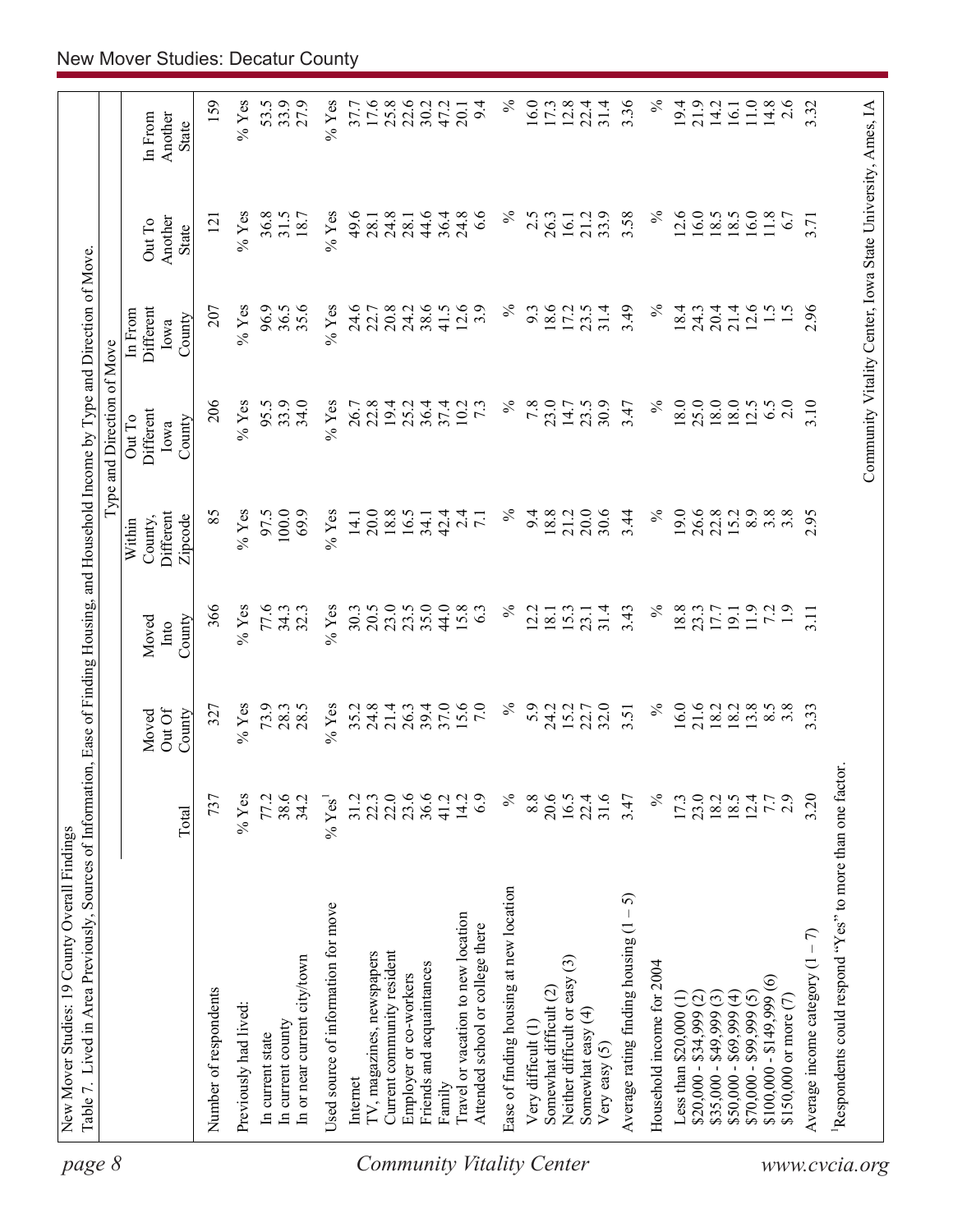|                                                                 |                  |                           |                         |                                           | Type and Direction of Move            |                                                            |                                   |                                    |
|-----------------------------------------------------------------|------------------|---------------------------|-------------------------|-------------------------------------------|---------------------------------------|------------------------------------------------------------|-----------------------------------|------------------------------------|
|                                                                 | Total            | Out Of<br>County<br>Moved | County<br>Moved<br>Into | Different<br>County,<br>Zipcode<br>Within | Different<br>Out To<br>County<br>Iowa | Different<br>In From<br>County<br>Iowa                     | Another<br>Out To<br><b>State</b> | Another<br>In From<br><b>State</b> |
| Number of respondents                                           | 737              | 327                       | 366                     | 85                                        | 206                                   | 207                                                        | $\overline{2}$                    | 159                                |
| Current location income compared with                           |                  |                           |                         |                                           |                                       |                                                            |                                   |                                    |
| previous location income                                        | ℅                | ℅                         | $\%$                    | $\%$                                      |                                       | $\%$                                                       |                                   | $\%$                               |
| Significantly lower income (1)                                  | 11.0             | 6.9                       | 16.1                    | 3.8                                       | 7.0                                   | 11.8                                                       | 6.8                               | 21.8                               |
| Somewhat lower income (2)                                       | 12.1             | 10.7<br>38.2              | 13.3                    | 7.5                                       | 11.9                                  | 9.8                                                        | 8.5                               | 17.9                               |
| About same income (3)                                           | 41.9             |                           | 41.7                    | 63.8                                      | 46.8                                  | 46.6                                                       | 23.7                              | 35.3                               |
| Significantly higher income $(5)$<br>Somewhat higher income (4) | 11.8<br>23.1     | 15.0<br>29.2              | 19.2<br>6.7             | 7.5<br>17.5                               | 26.9<br>7.5                           | 11.8<br>20.1                                               | 28.0<br>33.1                      | 17.9<br>$\overline{71}$            |
| 5<br>Average comparison income $(1 -$                           | 3.13             | 3.35                      | 2.93                    | 3.18                                      | 3.16                                  | 3.10                                                       | 3.67                              | 2.71                               |
|                                                                 |                  | $\%$                      | $\%$                    | $\%$                                      | $\%$                                  | $\%$                                                       | $\%$                              | $\%$                               |
| Satisfaction with previous location                             | ℅                |                           |                         |                                           |                                       |                                                            |                                   |                                    |
| Very dissatisfied (1                                            | 11.2             | 11.4                      | 11.5                    | 9.4                                       | 12.7                                  | 12.1                                                       | 9.2                               | 10.7                               |
| Somewhat dissatisfied (2)                                       | 14.7             | 14.8                      | 15.9                    | 11.8                                      | 16.1                                  | 16.0                                                       | 12.5                              | 15.7                               |
| Neither dissatisfied or satisfied (3)                           | 12.7             | 16.9                      | 9.0                     | 15.3                                      | 17.6                                  | 11.7                                                       | 15.8                              | 5.7                                |
| Somewhat satisfied (4)                                          | 29.5             | 26.5                      | 29.0                    | 29.4                                      | 27.3                                  | 26.2                                                       | 25.0                              | 32.7                               |
| Very satisfied (5)                                              |                  | 30.5                      | 34.5                    | 34.1                                      | 26.3                                  | 34.0                                                       | 37.5                              | 35.2                               |
| Average satisfaction previous $(1 - 5)$                         | 3.57             | 3.50                      | 3.59                    | 3.67                                      | 3.38                                  | 3.54                                                       | 3.69                              | 3.66                               |
| Satisfaction with current location                              | $\%$             | $\%$                      | $\%$                    | $\%$                                      | $\%$                                  | $\%$                                                       | $\%$                              | $\%$                               |
| Very dissatisfied (1                                            | 9.6              |                           | 7.8                     | 4.7                                       | 9.3                                   | 6.9                                                        | 7.7                               | 9.0                                |
| Somewhat dissatisfied (2)                                       | 8.1              | 8.7<br>7.8                | 9.5                     | 5.9                                       | 9.8                                   | 7.4                                                        | $4.\overline{3}$                  | 12.2                               |
| Neither dissatisfied or satisfied (3)                           | 6.6              | 5.9                       | 8.4                     | $3.5$<br>$28.2$                           | 73                                    |                                                            | 3.4                               | 10.3                               |
| Somewhat satisfied (4)                                          | 29.4             | 27.6                      | 29.5                    |                                           | 24.9                                  | 27.1                                                       | 32.5                              | 32.7                               |
| Very satisfied (5)                                              | 48.3             | 50.0                      | 44.8                    | 57.6                                      | 48.8                                  | 51.7                                                       | 52.1                              | 35.9                               |
| Average satisfaction current $(1 - 5)$                          | 4.03             | 4.03                      | 3.94                    | 4.28                                      | 3.94                                  | 4.09                                                       | 4.17                              | 3.74                               |
| Would do move over again                                        | $\%$             | $\%$                      | $\%$                    | $\%$                                      | $\%$                                  | $\%$                                                       | $\%$                              | $\%$                               |
| Definitely not (1)                                              | 3.2              | $\overline{3}$ .          | 3.6                     | $\overline{5}$                            | 2.0                                   | 2.9                                                        | $\overline{5.1}$                  | $\frac{4}{1}$                      |
| Probably not (2)                                                | $\overline{5.1}$ | $4.\overline{3}$          | 4.7                     | 9.4                                       | 4.9                                   | 4.9                                                        | 3.4                               | $\frac{4}{1}$                      |
| Undecided (3)                                                   | 9.7              | 8.7                       | 10.4                    | $\overline{71}$                           | 8.3                                   | 6.8                                                        | 9.3                               | 15.2                               |
| Probably yes (4)                                                | 33.2             | 35.1                      | 33.0                    | 29.4<br>52.9                              | 38.2                                  | 35.4                                                       | 29.7                              | 29.7                               |
| Definitely yes (5)                                              | 48.9             | 48.8                      | 48.4                    |                                           | 46.6                                  | 50.0                                                       | 52.5                              | 46.2                               |
| رې<br>-<br>Average rating do move over (1                       | 4.20             | 4.22                      | 4.18                    | 4.24                                      | 4.23                                  | 4.25                                                       | 4.21                              | 4.09                               |
|                                                                 |                  |                           |                         |                                           |                                       | Community Vitality Center, Iowa State University, Ames, IA |                                   |                                    |